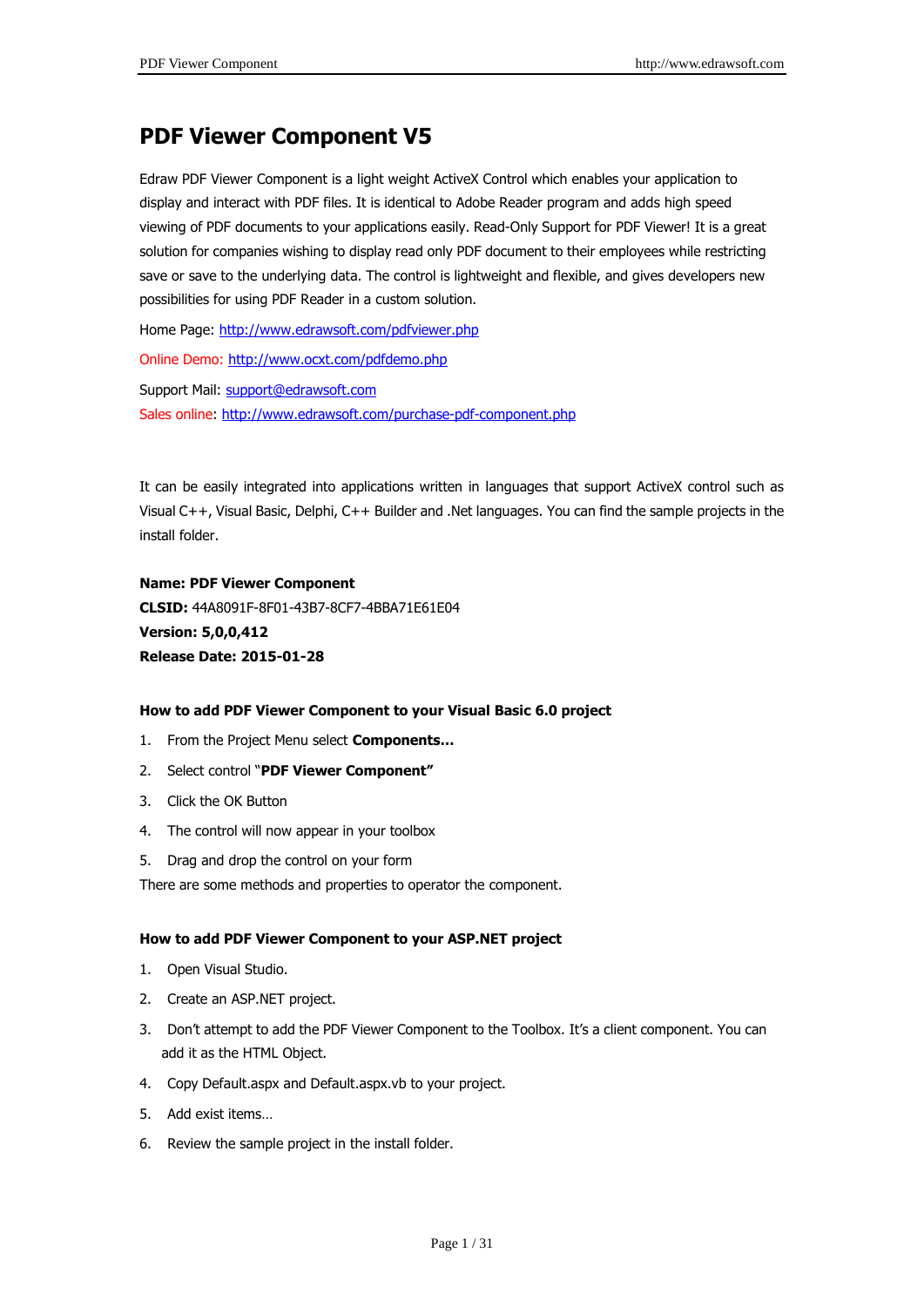### **How to add PDF Viewer Component to your .NET project**

- 1. Open Visual Studio .NET
- 2. Right-click on the toolbox and select "Add/Remove Items…"
- 3. Select the COM Components Tab
- 4. Check PDF Viewer Component and click OK Button
- 5. The control should appear in the toolbox as "PDF Viewer Component"
- 6. Double-click on the control to add to your form
- 7. Resize and move the control on the form as desired
- 8. Add a button to the form
- 9. Double click on the button to access code editor and enter the following code within the Click event: PDFViewer1.LoadFile("http://www.ocxt.com/demo/samples/sample.pdf")
- 10. Run the application and click on the button. The PDF should appear!

### **Code a solution using the control**

The control is very customizable. You can change the color scheme of any of the control elements, as well as determine the border type and a custom caption. These can be set at run time or design time as needed.

# **Methods:**

### **1. Load PDF File**

Function void LoadFile (BSTR strPath); Description: Opens a PDF file located on a drive or remote web server.

PDFViewer1. LoadFile "<http://www.ocxt.com/demo/samples/pdfviewerref.pdf>" 'Or PDViewer1.LoadFile "c:\test.pdf"

### **2. HTTP Open File From Stream**

Function: HRESULT HttpOpenFileFromStream([in] BSTR WebUrl, [in, optional] VARIANT WebUsername, [in, optional] VARIANT WebPassword);

Description: Opens a file from a stream with the HTTP/HTTPS.

Parameters:

WebUrl: A string containing the web url from which donwloads data via HTTP.

WebUsername: A string containing the user name.

WebPassword: A string containing the access password.

Return Value: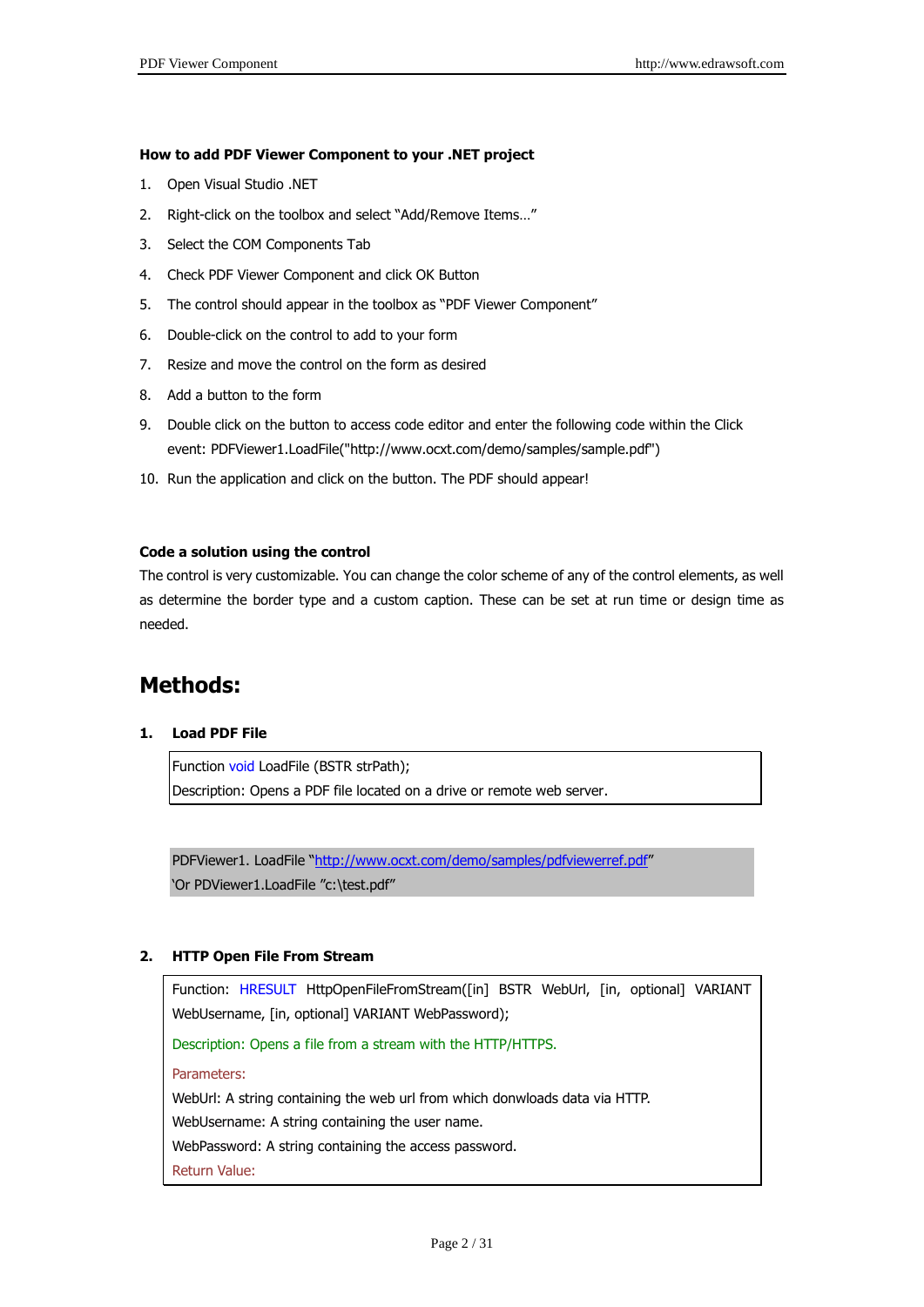### Nonzero if successful; otherwise 0.

Either you want to open an appointed file or open a file from database, for client side, all what you need do is the same, like following:

<script language="vbscript"> Sub DownloadFile() PDFViewer1.HttpInit(); PDFViewer1.HttpAddpostString(L"DocumentID", L"Test.pdf"); PDFViewer1.HttpOpenFileFromStream(strDownloadPath, varOpt, varOpt); End Sub </script>

Before you call function HttpOpenFileFromStream, you should do two things, one is to initialize http for clearing all parameters and cookies in http, another thing is to appoint the file or database record. And then use HttpOpenFileFromStream to send the request to the destinated webpage. Before HttpOpenFileFromStream send request, it will add a couple of parameters automatically.

m\_OAHttp.AddPostArgument(L"EDA\_GETSTREAMDATA", L"EDA\_YES"); This couple of parameters tell the destinated webpage PDFViewer will received file as stream.

At the web side, webpage will decide to read which file or database reacord accordding to the post parameters. And you should add boundary flag 'EDA\_STREAMBOUNDARY' to file data, following is the asp.net demo.

```
if (Request.Params["EDA_GETSTREAMDATA"] == "EDA_YES")
{
 String fullFileName = Server.MapPath(Request.Params["DocumentID"]);
 Byte[] fs = File.ReadAllBytes(fullFileName);
 Response.Write("Get Stream Successfully!");
 Response.Write("EDA_STREAMBOUNDARY");
 Response.BinaryWrite(fs);
```
Response.Write("EDA\_STREAMBOUNDARY");

asp:

}

If l\_bWrSreamBoundary

Then Response.Write "EDA\_STREAMBOUNDARY" While Not l\_stream.EOS And Response.IsClientConnected Response.BinaryWrite(l\_stream.Read(l\_nChunkSize)) Wend I stream.Close If I\_bWrSreamBoundary Then Response.Write EDA\_STREAMBOUNDARY"

### **3. Print PDF File**

Function: boolean PrintOut (); Description: Prins the PDF file.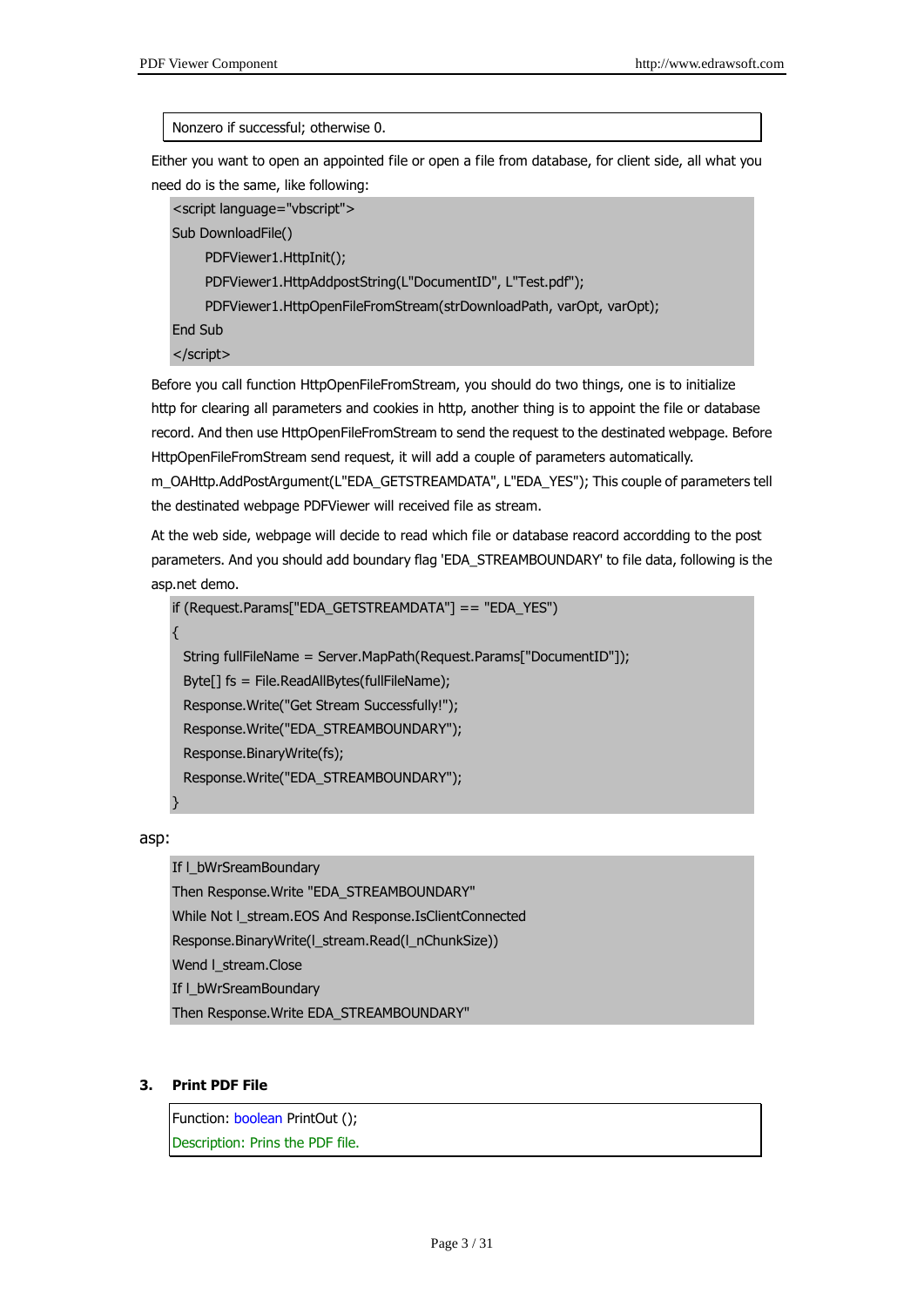### **4. Save Documents**

Function: boolean SaveCopyAs ();

Description: Saves the opened file to specify a save location.

### **5. Close Document**

Function: boolean Clear(); Description: Close the currently open document.

### **6. Is Adobe Reader Installed**

Function: boolean AdobeReaderIsInstalled (); Description: Returns whether the client installs the PDF Reader.

### **7. Get Adobe Reader Version**

Function: BSTR GetVersions (); Description: Returns the version number of the Adobe PDF Reader.

### **8. Go to the First Page**

Function: boolean GotoFirstPage (); Description: Goes to first page of the PDF document.

### **9. Go to the Previous Page**

Function: boolean GotoPreviousPage (); Description: Goes to previous page of the PDF document.

### **10. Go to the Next Page**

Function: boolean GotoNextPage(); Description: Goes to next page of the PDF document.

### **11. Go to the last Page**

Function: boolean GotoLastPage(); Description: Goes to last page of the PDF document.

### **12. Go to Page**

Function: boolean GotoPage(long n); Description: Goes to the page n of the PDF document.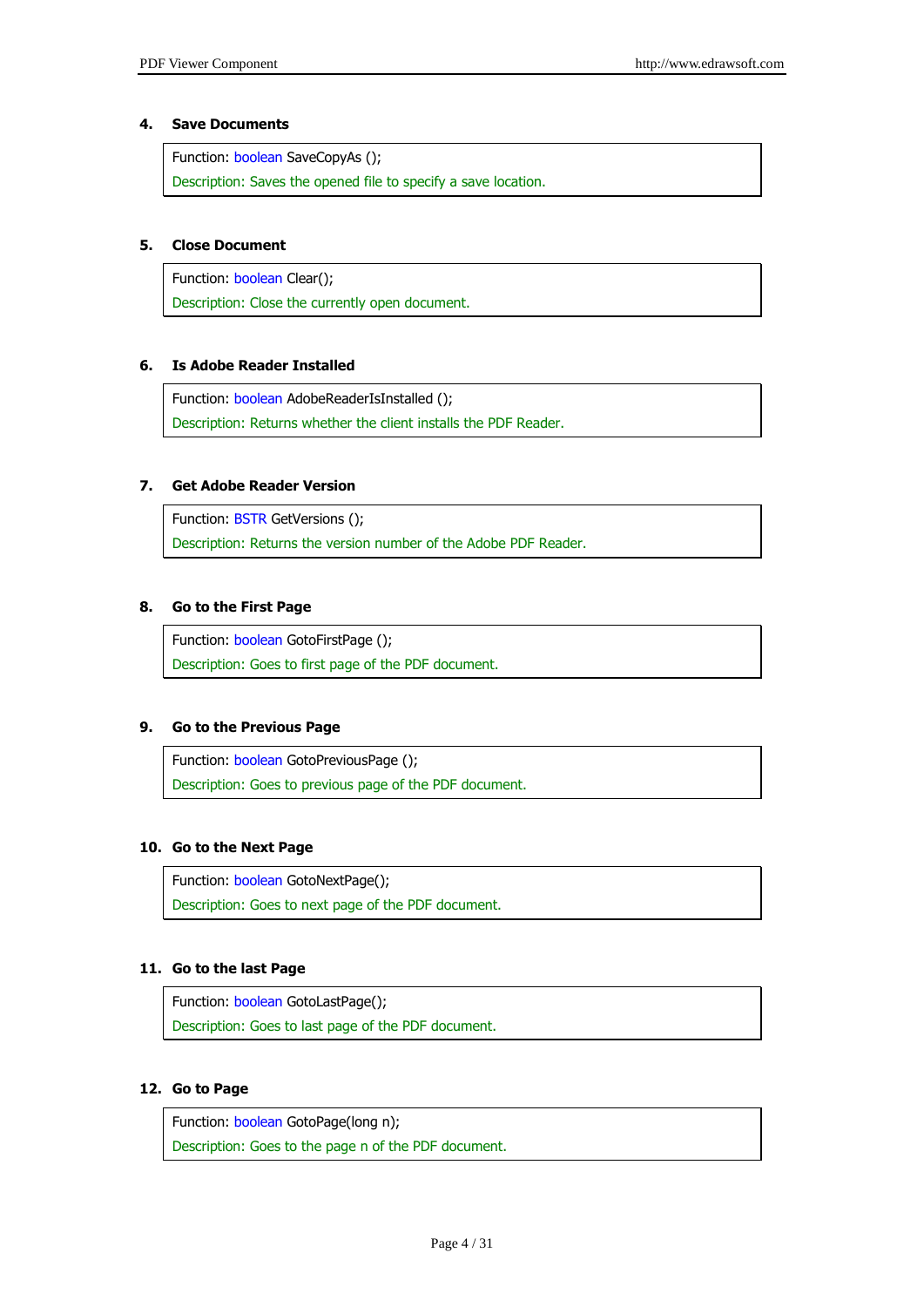### **13. GoForwardStack**

Function: boolean GoForwardStack (); Description: Forwards to the next viewing step.

### **14. GoBackwardStack**

Function: boolean GoBackwardStack(); Description: Retraces to previous viewing step.

### **15. ApplyPageMode**

Function: boolean ApplyPageMode (BSTR pageMode);

Description: If the computer installed the Adobe Reader, the method will return true. Otherwise return false.

Params:

Possible values: "none": displays the document, but does not display bookmarks or thumbnails (default) "bookmarks": displays the document and bookmarks "thumbs": displays the document and thumbnails.

### **16. ApplyLayoutMode**

Function: boolean ApplyLayoutMode (BSTR layoutMode);

Description: Sets the layout mode for a page view according to the specified string. Params:

Possible values: "DontCare": use the current user preference "SinglePage": use single page mode (as it would have appeared in pre-Acrobat 3.0 viewers) "OneColumn": use one-column continuous mode "TwoColumnLeft": use two-column continuous mode with the first page on the left "TwoColumnRight": use two-column continuous mode with the first page on the right.

### **17. ApplyNamedDest**

Function: boolean ApplyNamedDest (BSTR nameDest);

Description: Changes the page view to the named destination in the specified string.

Params: The named destination to which the viewer will go.

### **18. PrintWithDialog**

Function: boolean PrintWithDialog ();

Description: Prints the document according to the options selected in a user dialog box. The options include embedded printing (printing within a bounding rectangle on a given page), as well as interactive printing to a specified printer. This method returns immediately, even if the printing has not completed. NOTE: If security settings do not allow printing, this method will be ignored.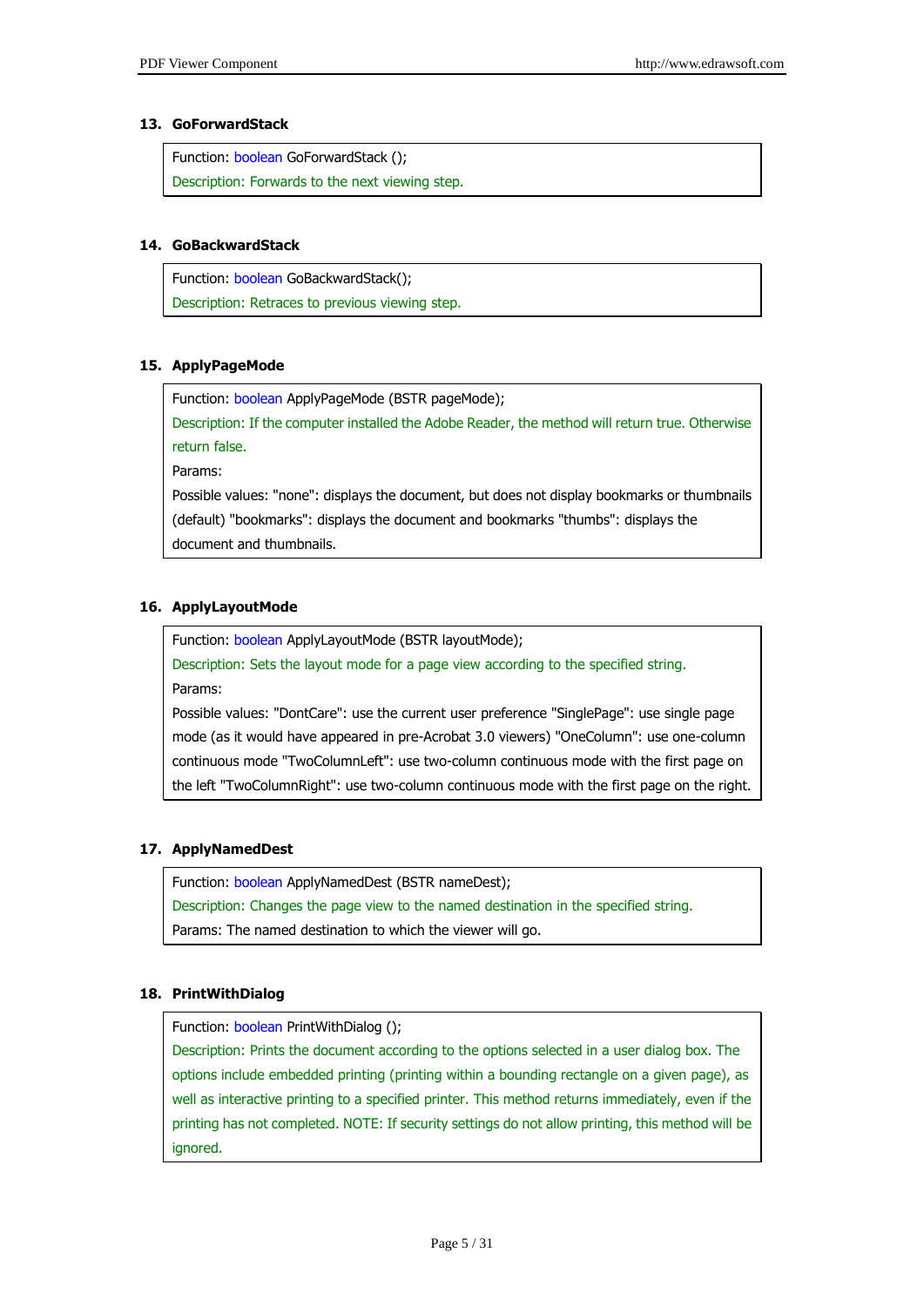### **19. ApplyZoom**

| Function: boolean ApplyZoom (float percent);             |
|----------------------------------------------------------|
| Description: Set the zoom factor for document page view. |
| Params: Specify the zoom factor in %.                    |

### **20. ApplyZoomScroll**

Function: boolean ApplyZoomScroll (float percent, float left, float top);

Description: Sets the zoom and scroll factors, using float or integer values. For example, a scale value of 100 indicates a zoom value of 100%.

Scroll values left and top are in a coordinate system where 0,0 represents the top left corner of the visible page, regardless of document rotation.

### **21. ApplyView**

Function: boolean ApplyView (BSTR viewMode);

Description: Sets the view of a page according to the specified string.

Params: Possible values: "Fit": fits the entire page within the window both vertically and horizontally. "FitH": fits the entire width of the page within the window. "FitV": fits the entire height of the page within the window. "FitB": fits the bounding box within the window both vertically and horizontally. "FitBH": fits the entire width of the bounding box within the window. "FitBV": fits the entire height of the bounding box within the window.

### **22. ApplyViewRect**

Function: boolean ApplyViewRect(float left, float top, float width, float height) Description: Sets the view rectangle according to the specified coordinates.

Param:

left - The upper left horizontal coordinate.

top - The vertical coordinate in the upper left corner.

width - The horizontal width of the rectangle.

height - The vertical height of the rectangle.

### **23. PrintPages**

Function: boolean PrintPages(long from, long to);

Description: Prints the specified pages without displaying a user dialog box. The current printer, page settings, and job settings are used.This method returns immediately, even if the printing has not completed. NOTE: If security settings do not allow printing, this method will be ignored.

Param:

from - The page number of the first page to be printed. The first page in a document is page 0. to - The page number of the last page to be printed.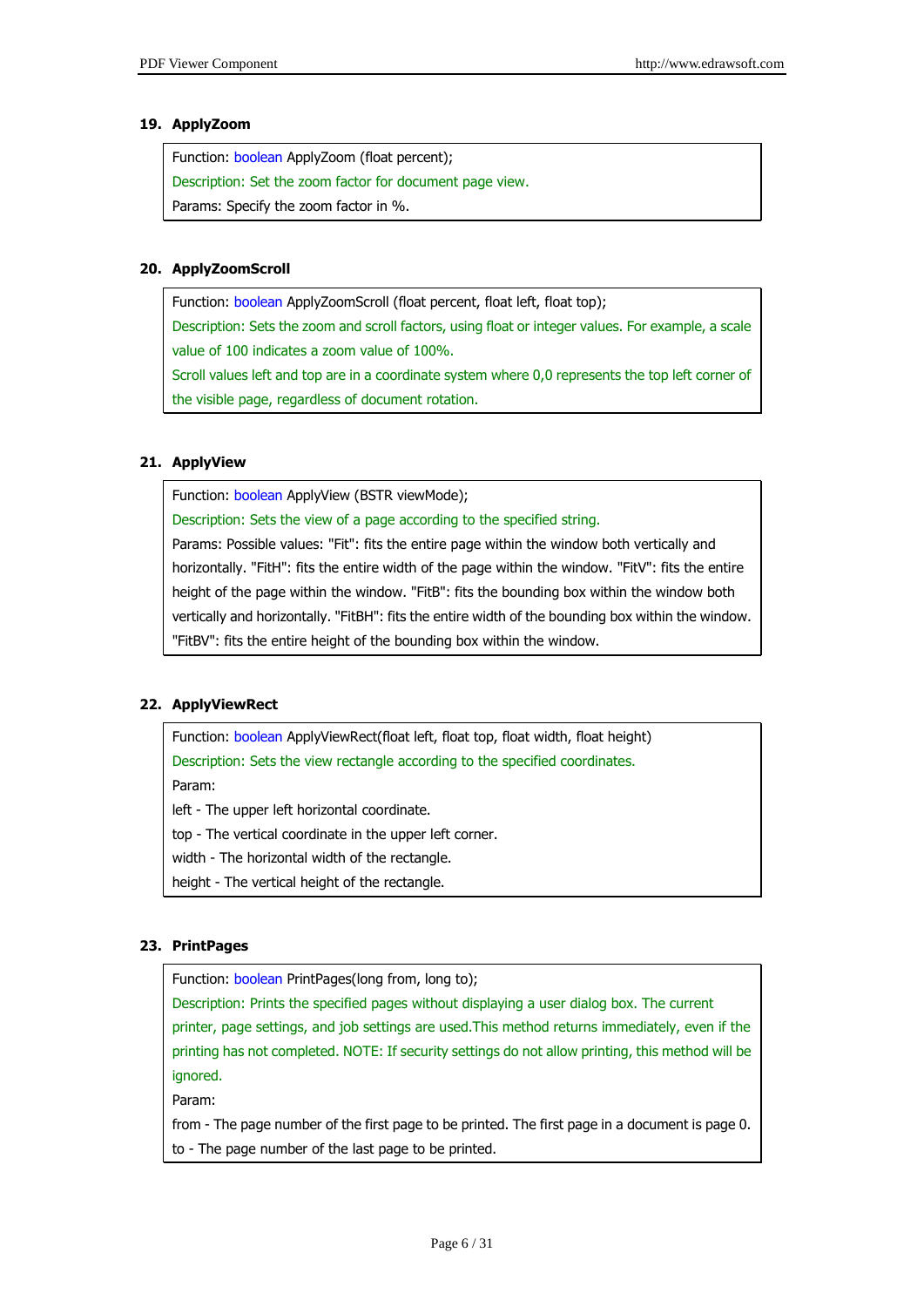### **24. PrintPagesFit**

Function: boolean PrintPagesFit(long from, long to, boolean shrinkToFit); Description: Prints the specified pages without displaying a user dialog box. The current printer, page settings, and job settings are used. This method returns immediately, even if the printing has not completed. NOTE:If security settings do not allow printing, this method will be ignored.

Param:

from - The page number of the first page to be printed. The first page in a document is page 0. to - The page number of the last page to be printed.

shrinkToFit - Specifies whether the pages will be shrunk, if necessary, to fit into the imageable area of a page in the printer.

### **25. PrintAll**

Function: boolean PrintAll ();

Description: Prints the entire document without displaying a user dialog box. The current printer, page settings, and job settings are used. This method returns immediately, even if the printing has not completed. NOTE: If security settings do not allow printing, this method will be ignored.

### **26. PrintAllFit**

Function: boolean PrintAllFit(boolean shrinkToFit);

Description: Prints the entire document without displaying a user dialog box, and the pages are shrunk, if necessary, to fit into the imageable area of a page in the printer. The current printer, page settings, and job settings are used. This method returns immediately, even if the printing has not completed. NOTE: If security settings do not allow printing, this method will be ignored.

Param: Specifies whether the pages will be shrunk, if necessary, to fit into the imageable area of a page in the printer.

### **27. ApplyCurrentHightlight**

Function: boolean ApplyCurrentHightlight(long a, long b, long c, long d);

Description: Highlights a specified rectangle on the displayed page. Use the page command before this command.

The rectangle values are integers in a coordinate system where 0,0 represents the top left corner of the visible page, regardless of document rotation.

### **28. HTTP Upload File**

Function: HRESULT HttpInit(); Description: Initializes the HTTP connection.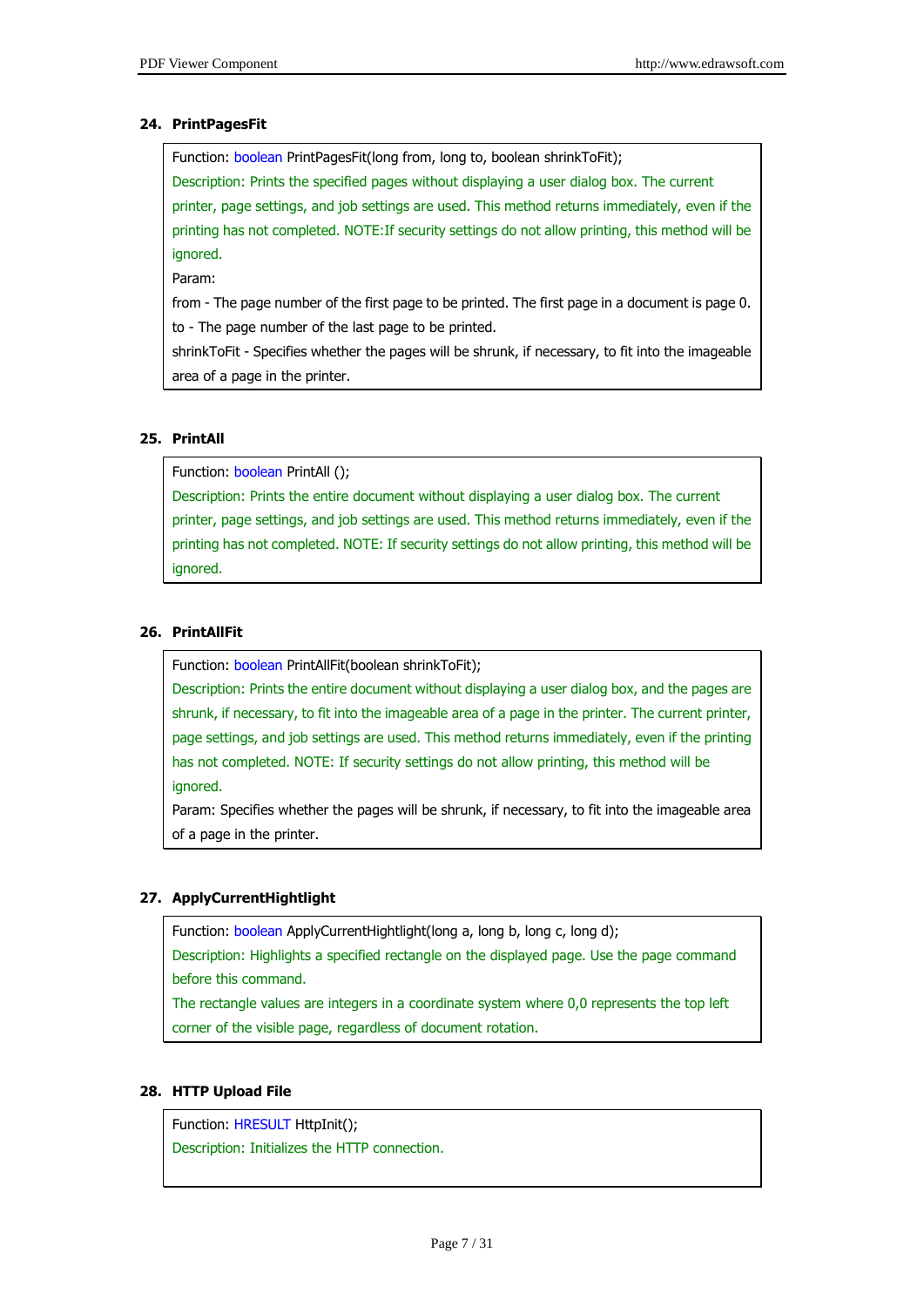

The follow code is demo how to upload the opened file to server with the HTTP mode. It can also post multiple files in a post request.

```
<script language="vbscript">
Sub UploadFile()
     PDFViewer1.HttpInit
     PDFViewer1.HttpAddpostString "author", "anyname"
     PDFViewer1.HttpAddpostString "Data", "2008-10-6"
     PDFViewer1.HttpAddPostFile "c:\\test.pdf"
     PDFViewer1.HttpPost "http://localhost:1320/Samples/UploadAction.aspx" 
End Sub
</script>
```
**Note:** If you try to save the opened file to remote server with the "HTTP" methods, you need write a receipt page in your web server. Because the component uploads the file by HTTP mode. The follow is some sample code.

### **ASP.NET:**

```
//Default.aspx
<script language="vbscript">
Sub SavetoServer()
PDFViewer1.HttpInit
```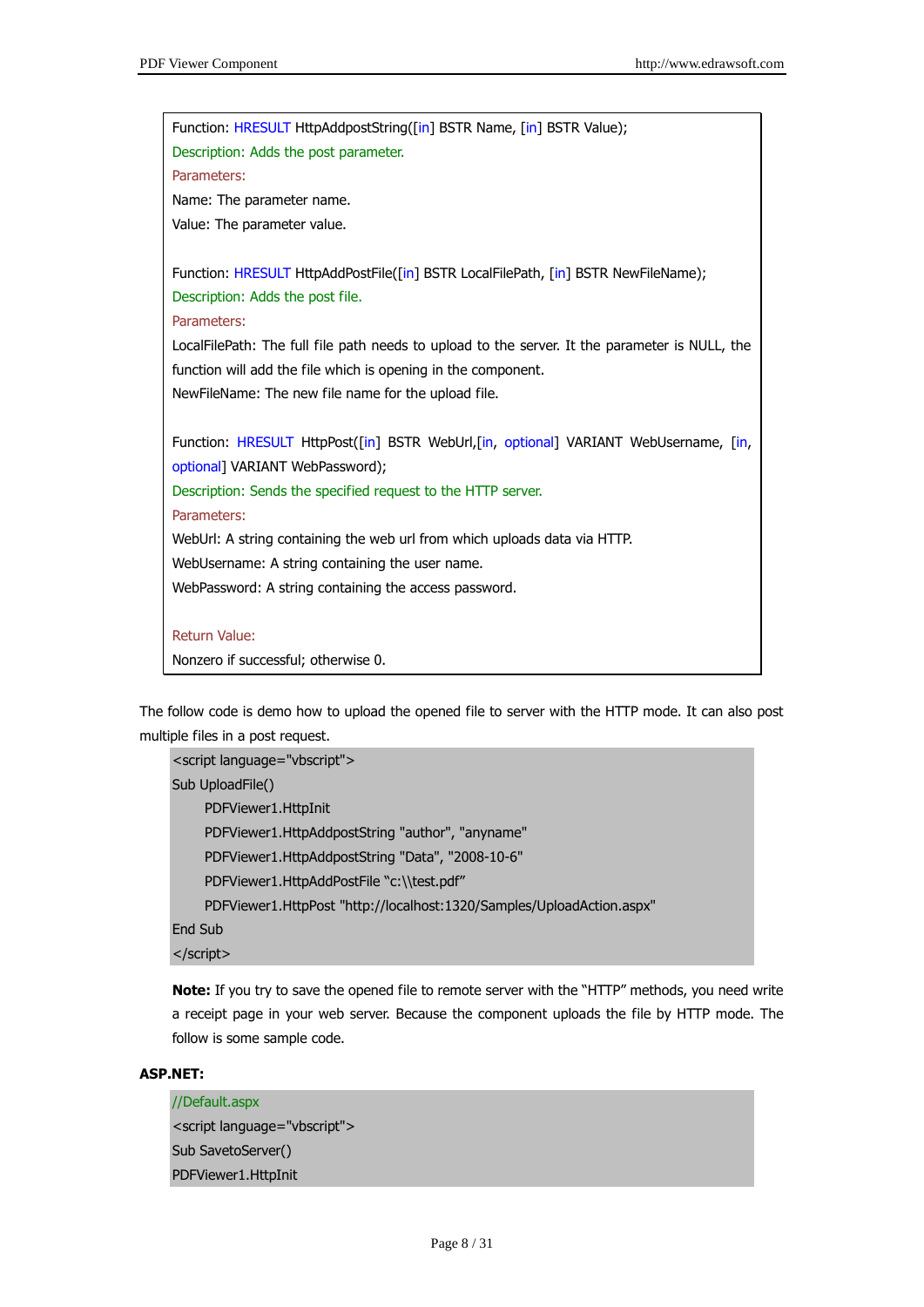PDFViewer1.HttpAddpostString "author", "anyname" PDFViewer1.HttpAddpostString "Data", "2007-5-15" PDFViewer1.HttpAddPostOpenedFile PDFViewer1.HttpPost "http://localhost:1320/Samples/UploadAction.aspx" 'PDFViewer1.Save "http://localhost:1320/UploadAction.aspx?author=name&Data=2" End Sub </script> //UploadAction.aspx.cs file using System; using System.Collections; using System.ComponentModel; using System.Data; using System.Drawing; using System.IO; using System.Web; using System.Web.SessionState; using System.Web.UI; using System.Web.UI.HtmlControls; using System.Xml; using System.Drawing.Imaging; using System.Text.RegularExpressions; public partial class UploadAction : System.Web.UI.Page { protected void Page\_Load(object sender, EventArgs e) { if (Request. QueryString["author"] == "name" && Request. QueryString["Data"] == "2") { Response.Write("0\n"); Response.Write("We have receipted the right param from PDF ActiveX Control."); } if (Request.Files.Count == 0) { Response.Write("0\n"); Response.Write("There isn't file to upload."); Response.End(); } if (Request.Files[0].ContentLength == 0) { Response.Write("0\n"); Response.Write("Failed to receipt the data.\n\n"); Response.End();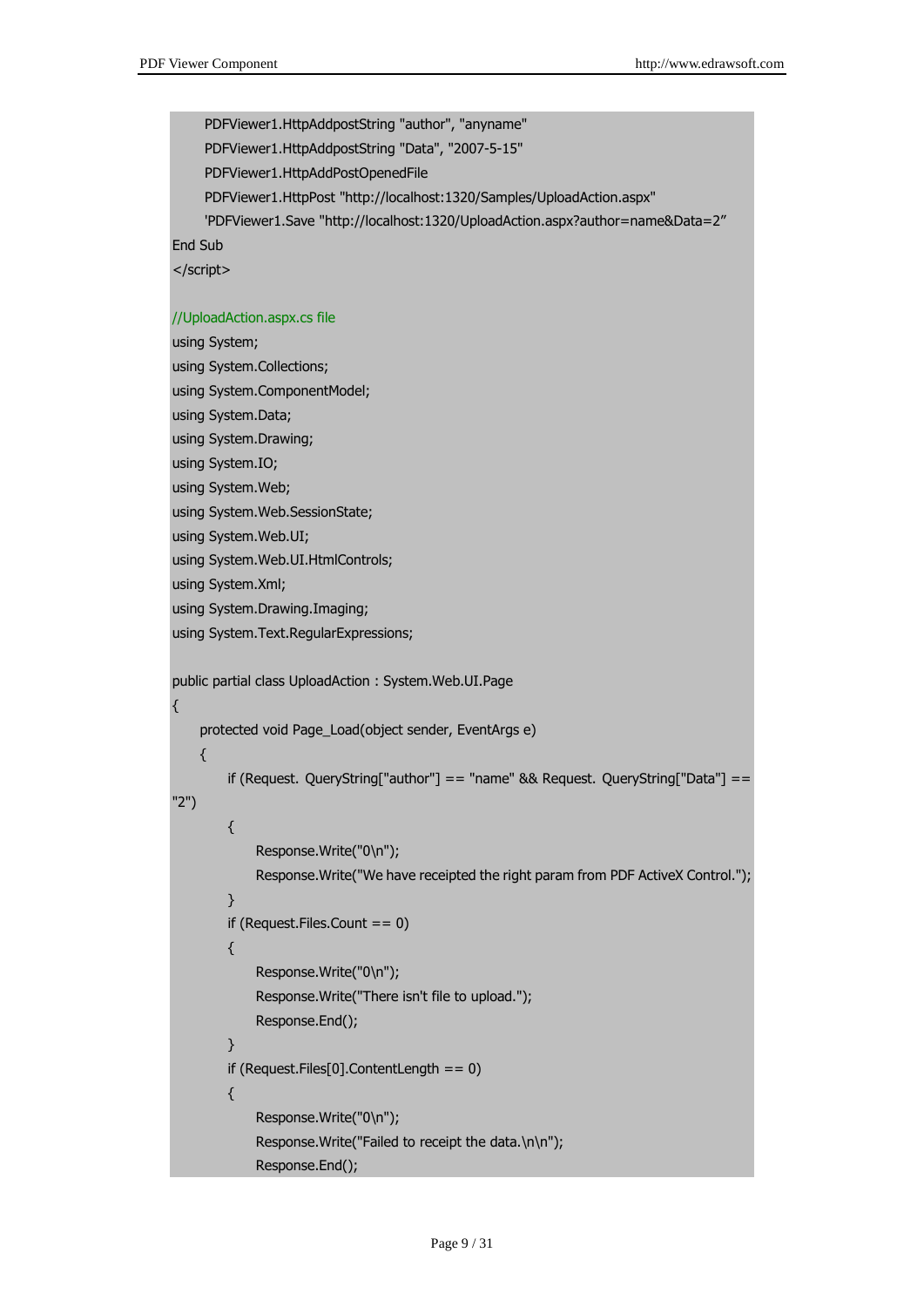}

```
 }
string fullFileName = Server.MapPath(Request.Files[0].FileName);
 Request.Files[0].SaveAs(fullFileName);
 Response.Write("Upload Successfully.");
 Response.End();
```
### **PHP:**

}

```
<?php
header("http/1.1 200 OK");
$user = iconv("UTF-8", "UNICODE", $_POST['user']);
$passwd = iconv("UTF-8", "UNICODE", $_POST['passwd']);
$sql = sprintf("username=%s passwd=%s", $user,$passwd);
echo $sql;
$sql = sprintf("file=%s size=%s error=%s tmp=%s", 
$_FILES['trackdata']['name'],$_FILES['trackdata']['size'],$_FILES['trackdata']['error'],$_FILES[
'trackdata']['tmp_name']);
echo $sql;
$handle = fopen($_FILES['trackdata']['name'],"w+");
if(\text{shandle} == \text{FALSE}){
     exit("Create file error!");
}
$handle2 = fopen($_FILES['trackdata']['tmp_name'],"r");
$data = fread($handle2,$_FILES['trackdata']['size']);
echo $data;
fwrite($handle,$data);
fclose($handle2);
fclose($handle);
exit(0);
?>
```
### **ASP: (review the full code in the install folder\samples\asp\)**

```
<%@Language=VBScript %>
<!-- #include file="./include/upload.inc" -->
<!--#include file="./include/conn.asp"-->
< 0/0Set Uploader = New UpFile_Class
Uploader.NoAllowExt="cs;vb;js;exe" 
Uploader.GetData (Request.TotalBytes)
Request.TotalBytes
if Uploader.isErr then
   select case Uploader.isErr
          case 1
```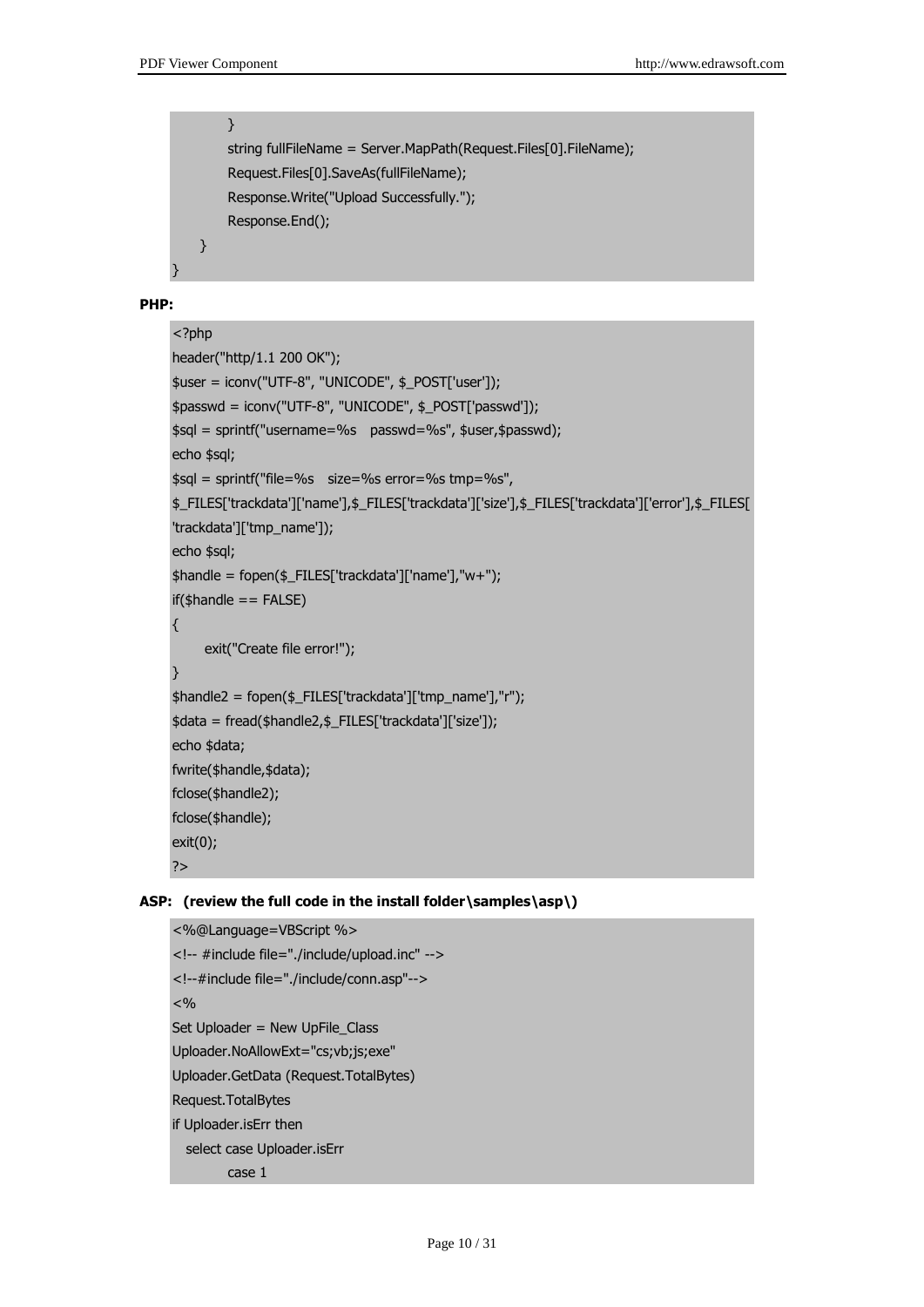```
 Response.Write "Fail to receipt the data."
          case 2
          Response.Write "The file is too big to upload"
          End select
          'Response.End
End if
Dim id 
If "" <> Request.QueryString("id") then 
          id = Request.QueryString("id")
End if
if id<>0 then
    Sql="SELECT * from doc where doc.id = "&id
else
     Sql="SELECT * from doc"
End if
rs.Open Sql,conn,1, 3
for each formName in Uploader.file
          set file=Uploader.file(formName)
         If id < >0 then
                   If("" = Request.QueryString("isAip")) Then 
                            rs("DocContent") = Uploader.FileData(formname) 
                            rs("DocID") = Uploader.Form("DocID")
                            rs("DocTitle") = Uploader.Form("DocTitle")
                            rs("DocType") = Uploader.Form("DocType")
                   Else rs("AipContent") = Uploader.FileData(formname) 
                           rs("state") = 2 End if
          Else 
                   rs.AddNew
                   rs("DocID") = Uploader.Form("DocID")
                   rs("DocTitle") = Uploader.Form("DocTitle")
                   rs("DocContent") = Uploader.FileData(formname) 
                   rs("Docdate") = Now() 
                   rs("DocType") = Uploader.Form("DocType")
                  rs("state") = 1 End If
set file=nothing
rs.Update
exit for 
next
rs.Close
Set rs=Nothing
conn.close
set conn = Nothing
```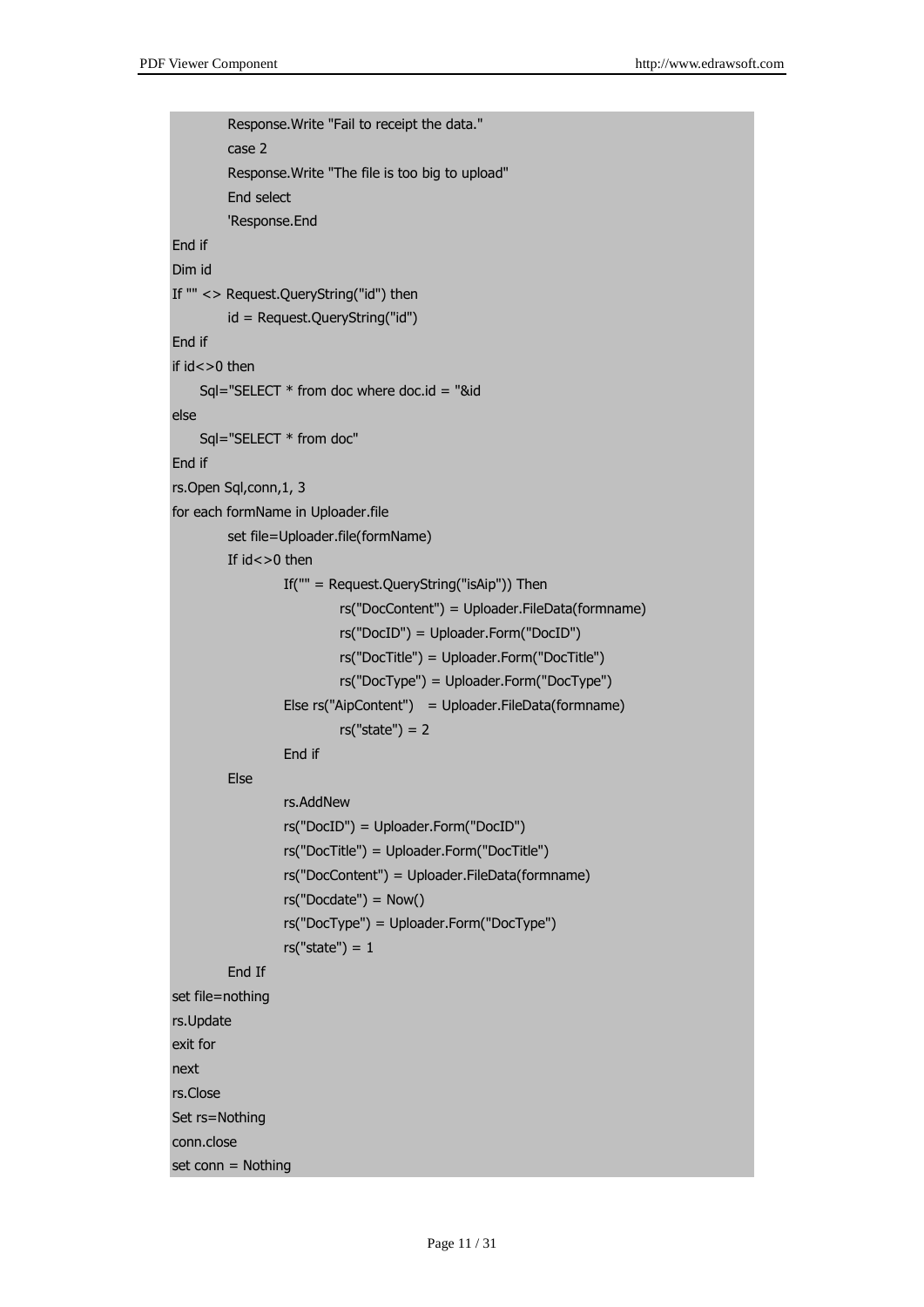Set Uploader = Nothing  $\frac{9}{6}$ 

**JSP:** 

#### jsp:

```
<%@ page contentType="text/html; charset=UTF-8" %>
<%@ page language="java" import="com.jspsmart.upload.File>
<jsp:useBean id="mySmartUpload" scope="page" class="com.jspsmart.upload.SmartUpload" 
/< \frac{0}{0}String sPath="C:\\"
mySmartUpload.initialize(pageContext);
mySmartUpload.upload();
String TempName=mySmartUpload.getRequest().getParameter("TempName");
mySmartUpload.save(sPath);
File myFile =mySmartUpload.getFiles().getFile(0);
\frac{0}{0}
```
### **29. HTTP Download File**

Function: HRESULT HttpDownloadFileToTempDir([in] BSTR WebUrl, [in, optional] VARIANT WebUsername, [in, optional] VARIANT WebPassword, [out,retval] VARIANT\*vFilePath);

Description: Downloads a file from a remote server then save it to OA temporary directory with HTTP.

Parameters:

WebUrl: A string containing the web url from which downloads data via HTTP.

WebUsername: A string containing the user name.

WebPassword: A string containing the access password.

Return Value:

Local temporary file path to save the download file.

The component provides the method to download file from a server then save to a local disk file. Support Http and HTTPS.

```
<script language="vbscript">
Sub DownloadFile()
    Dim sPath;
   http://www.ocxt.com/demo/1.pdf"
   MsgBox sPath
End Sub
</script>
```
**Note:** You should make sure you the file exists in the web site firstly. A simple method is to enter the **WebUrl** in the Internet Explore. If IE can download the file, the component can do it too.

FAQ: If you are using Windows 2003 as your server, you maybe need to add the mime types to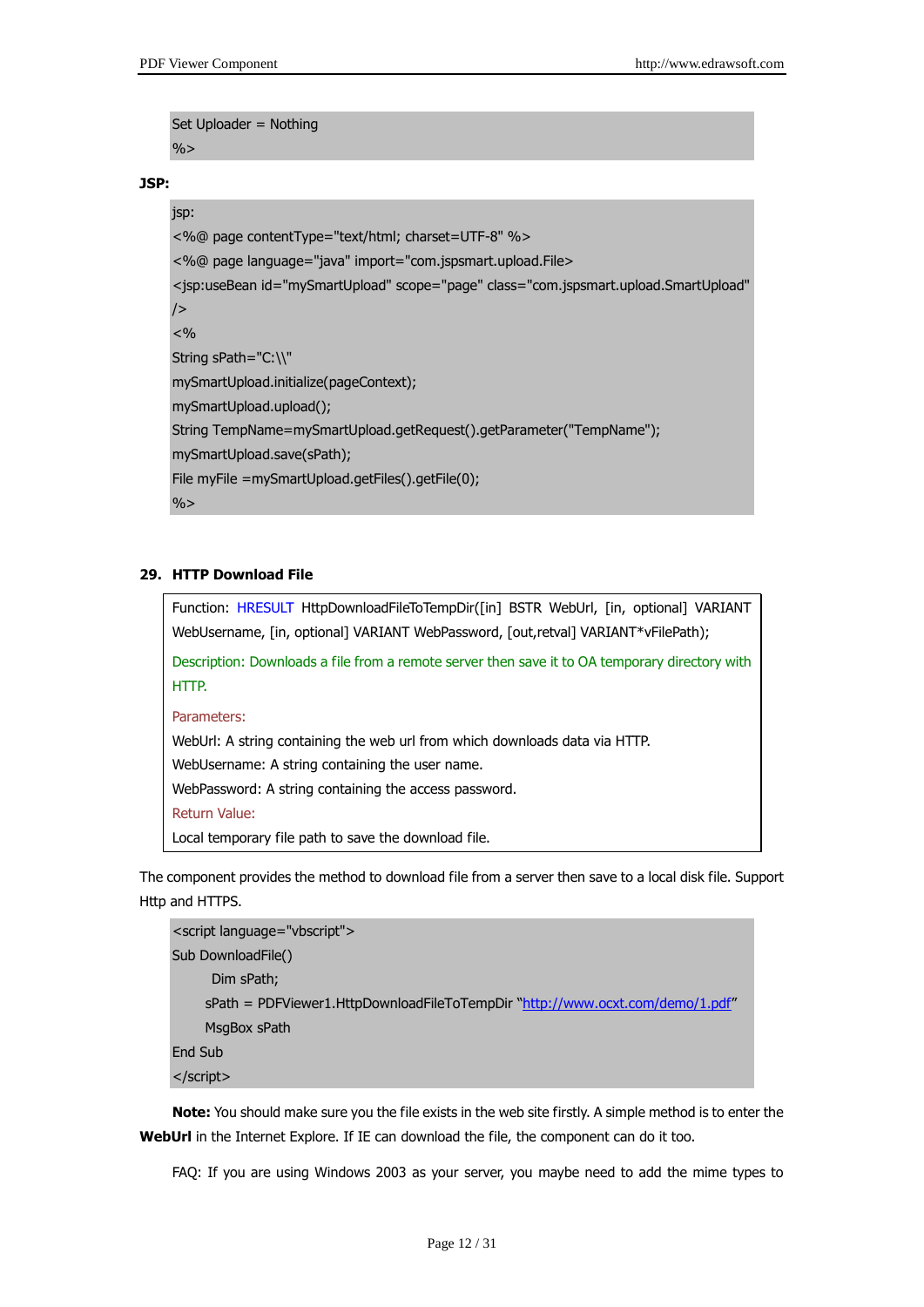Internet Information Server.

### **30. HTTP Open File From Server Directory**

Function: HRESULT HttpOpenFileFromServerDir([in] BSTR WebUrl, [in, optional] VARIANT WebUsername, [in, optional] VARIANT WebPassword); Description: Opens a file from a remote server directory with HTTP/HTTPS.

Parameters:

WebUrl: A string containing the web url from which donwloads data via HTTP.

WebUsername: A string containing the user name.

WebPassword: A string containing the access password.

Return Value:

Nonzero if successful; otherwise 0.

The component provides the method to download file from a server then save to a local disk file. Support Http and HTTPS.

<script language="vbscript"> Sub DownloadFile() PDFViewer1.HttpOpenFileFromServerDir "http://www.ocxt.com/demo/sample.pdf" End Sub </script>

### **31. FTP Upload/Download File**

Function: HRESULT FtpConnect([in] BSTR WebUrl, [in, optional] VARIANT WebUsername, [in, optional] VARIANT WebPassword); Description: Creates a FTP connect. Function: HRESULT FtpDownloadFile([in] BSTR RemoteFile, [in] BSTR LocalFile); Description: Download a file from remote server then save it to local file with FTP. Parameters: RemoteFile: The remote file path which saves to FTP site. LocalFile: The full file path which downloads to the local disk. Function: HRESULT FtpUploadFile([in] BSTR LocalFile, [in] BSTR RemoteFile, [in, optional] VARIANT OverWrite); Description: Uploads a local disk file to remote server with FTP. Parameters: LocalFilePath: The full file path needs to upload to the server. It the parameter is NULL, the function will add the file which is opening in the component. RemoteFile: The remote file path which saves to FTP site. OverWrite: Overwrites the exsited file if the same file exists at the FTP server.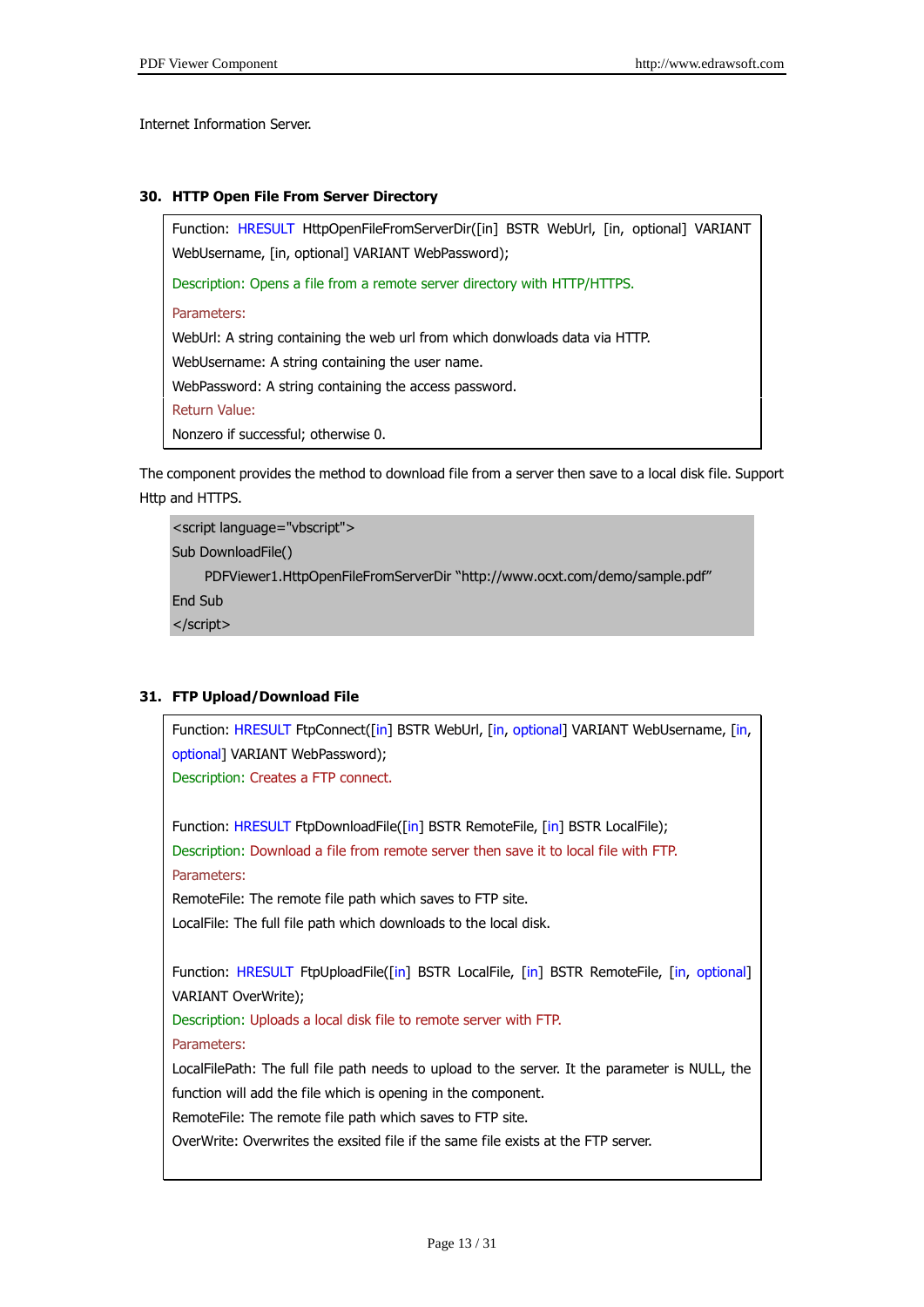Function: HRESULT FtpDisConnect(); Description: Closes the FTP Connect.

Return Value:

Nonzero if successful; otherwise 0.

The follow code is demo how to download a file to local disk with the FTP mode.

<script language="vbscript"> Sub UploadFileviaFTP() PDFViewer1. FtpConnect "[ftp.ocxt.com](ftp://ftp.ocxt.com/)", "username", "password" PDFViewer1. FtpDownloadFile "[ftp.ocx.com/archieve/001.pdf](ftp://ftp.ocx.com/archieve/001.pdf)", "c:\temp.pdf" PDFViewer1. FtpDisConnect End Sub </script>

### **32. Set Read Only**

Function: void SetReadOnly(); Description: Protects the current open PDF document. 1. Hide the File toolbar 2. Disable the Copy button 3. Hide the Right click menu 4. Disable the Save, Print, Copy, Show/Hide Toolbar hot key.

### Tips:

If you want to set read only property when you load a pdf file, you need put the method at

OnDocumentOpened event.

```
<SCRIPT ID=clientEventHandlersJS LANGUAGE=javascript>function 
PDFViewer1_NotifyCtrlReady()
{//document.PDFViewer1.LicenseName = "yourlicensename";
//document.PDFViewer1.LicenseKey = "yourlicensename";
document.PDFViewer1.LoadFile ("e:\\OA_Reference2.pdf");
}
function PDFViewer1_OnDocumentOpened(FileName)
{
document.PDFViewer1.SetReadOnly();
}
</SCRIPT>
<SCRIPT LANGUAGE=javascript FOR=PDFViewer1 EVENT=NotifyCtrlReady>
<!--
```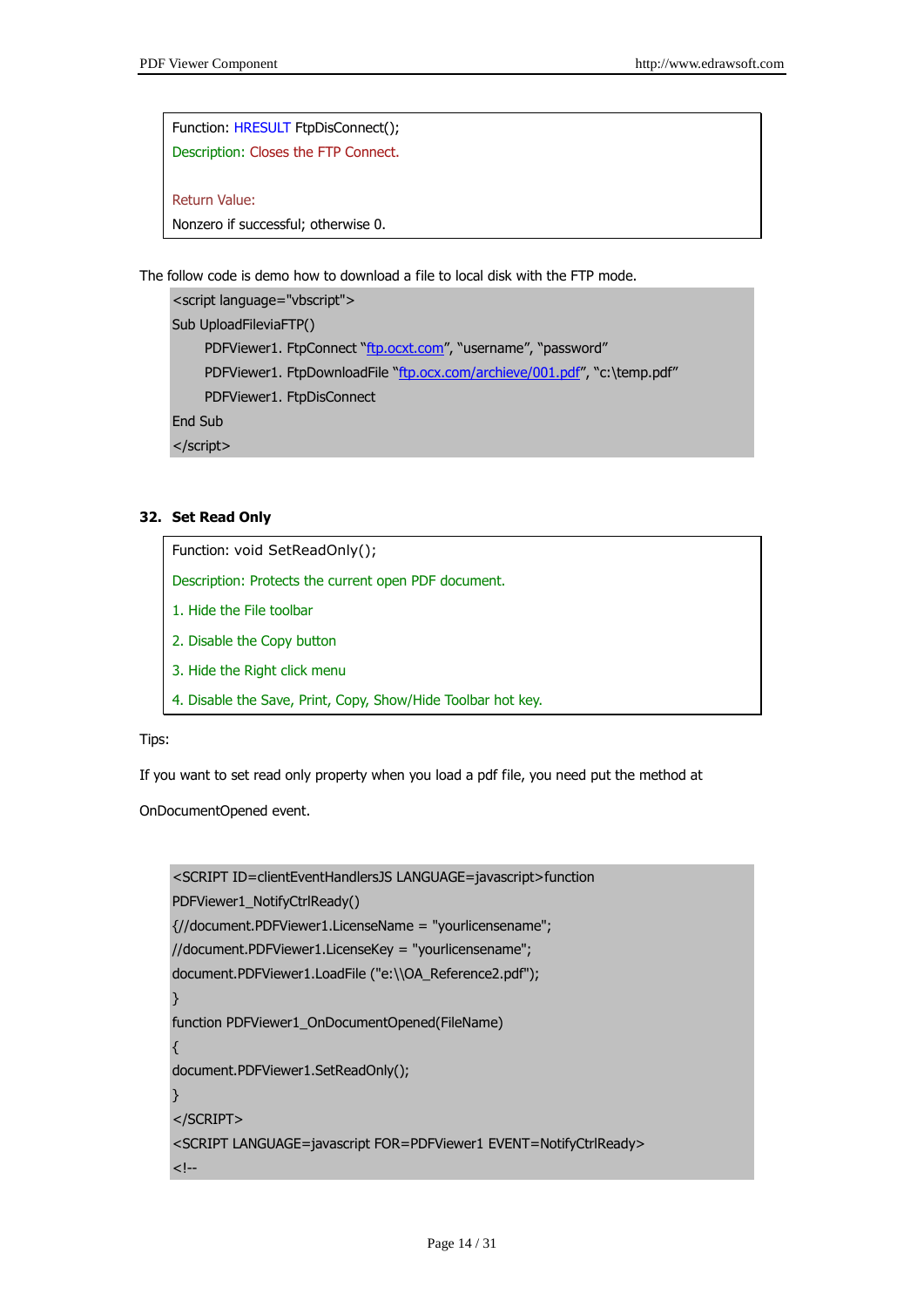```
PDFViewer1_NotifyCtrlReady();
//-->
</SCRIPT>
<SCRIPT LANGUAGE=javascript FOR=PDFViewer1 EVENT=OnDocumentOpened(FileName)>
\lt!!--
PDFViewer1_OnDocumentOpened(FileName);
//-->
</SCRIPT>
```
### **33. Disable Toolbars**

Function: VARIANT\_BOOL DisableToolbar([in] VARIANT\_BOOL bDisable);

Description: Disables all the toolbars in the Adobe Reader. The method must be call after the PDF file opened.

### **34. Disable Toolbars Right Click Menu**

Function: VARIANT\_BOOL DisableToolbarRightClickMenu([in] VARIANT\_BOOL bDisable);

Description: Disables the right click menu at the toolbars. The method must be call after the PDF file opened.

### **35. Disable Toolbars Right Click Menu**

Function: VARIANT\_BOOL DisableViewRightClickMenu([in] VARIANT\_BOOL bDisable); Description: Disables the right click menu at the view. The method must be call after the PDF file opened.

### **36. Disable Toolbars Right Click Menu**

```
Function: VARIANT_BOOL DisableViewRightClickMenu([in] VARIANT_BOOL 
bDisable);
Description: Disables the right click menu at the view. The method must be call after the PDF 
file opened.
```
### **37. Disable Hotkeys**

Function: VARIANT\_BOOL DisableViewRightClickMenu([in] VARIANT\_BOOL bDisable); void DisableHotKeyPrint(); void DisableHotKeySave();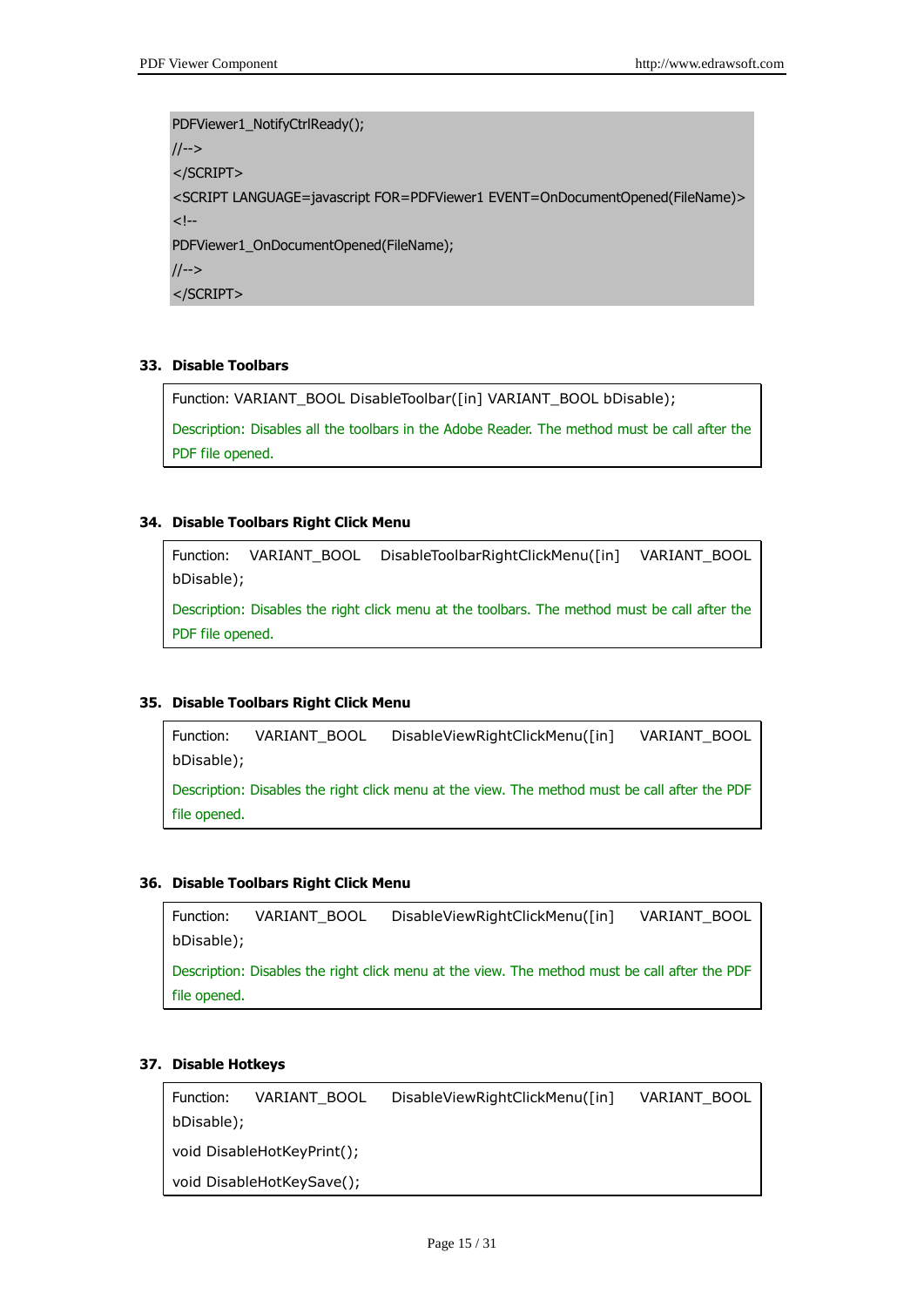void DisableHotKeyCopy();

void DisableHotKeyShowBookMarks();

void DisableHotKeyShowThumnails();

void DisableHotKeyShowToolbars();

void DisableHotKeySearch();

### **38. Get a Temporary Path**

VARIANT\_BOOL GetTempFilePath();

Description: Gets a temporary file path.

### **39. Clear Temporary Path**

ARIANT\_BOOL ClearTempFiles();

Description: Clears these temporary files created by the component. The function won't delete any other files out of OA temporary directory.

# **Properties:**

### **1. File Path**

Property: BSTR Path

Description: The property will save the open file path.

You can use the property to decide whether the component opened a PDF file.

If PDFViewer1.Path != "" Then PDFViewer1. ApplyZoom 0.75 End If

### **2. Show or hide the toolbars**

Property: boolean Toolbars

Description: Show/Hide whether toolbars should be displayed.

You can open a PDF document without toolbars as follow:

If OA1.GetToolbars = True Then OA1.oolbars False Else OA1.Toolbars True End If

### **3. Show or hide the navigation panes**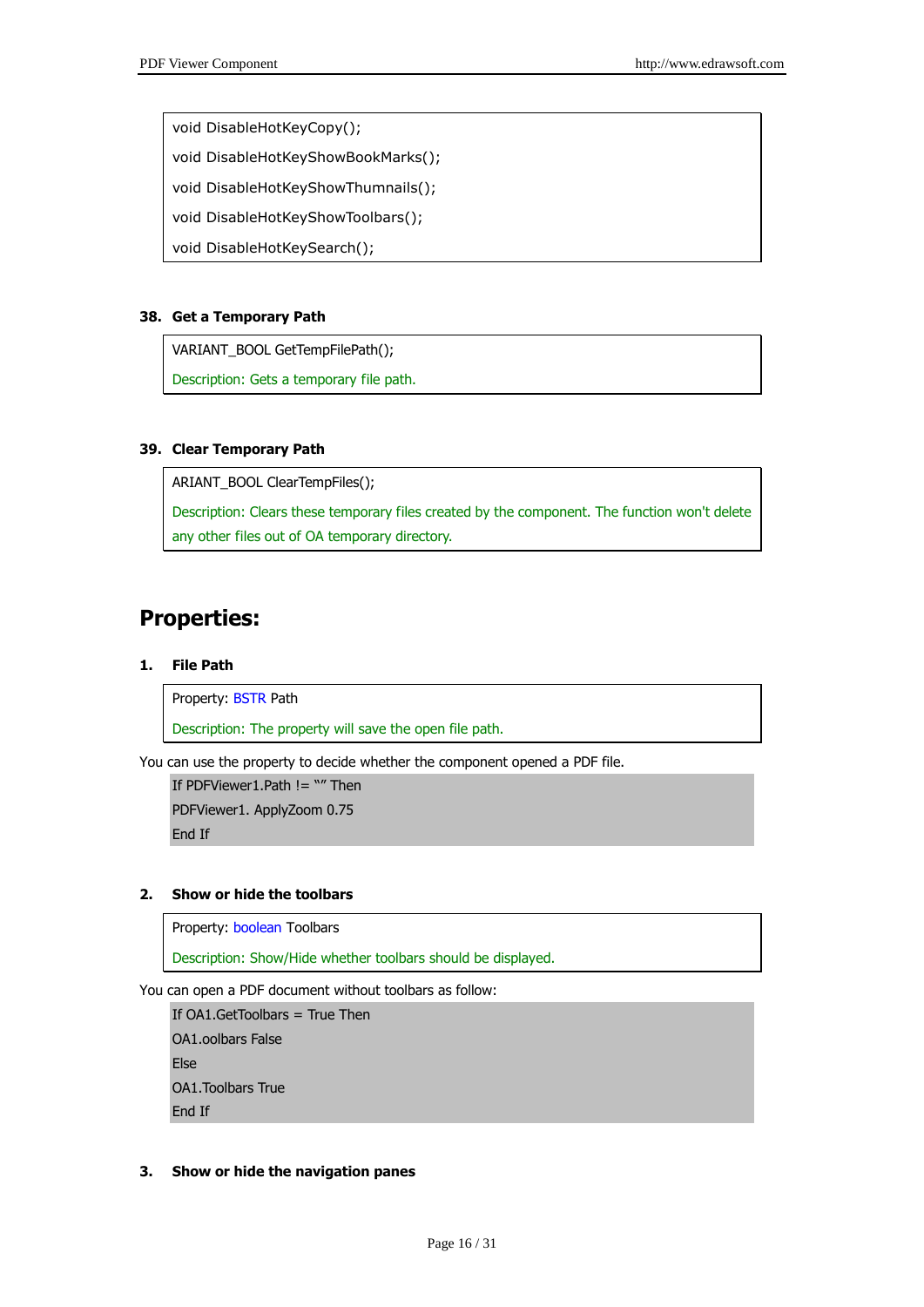Property: boolean NavPanes

Description: Show/Hide whether navigation panels should be displayed.

### **4. Show or hide the messages**

Property: boolean Messages

Description: Show/Hide whether messages should be displayed.

### **5. Show or hide the scrollbar**

Property: boolean Scrollbar

Description: Show/Hide whether scrollbar should be displayed.

### **6. Show or hide the statusbar**

Property: boolean Statusbar

Description: Show/Hide whether statusbar should be displayed.

### **7. Set the Parameters for the Open Document.**

Property: BSTR NamedDest; BSTR Page; **BSTR Comment;** BSTR Zoom; BSTR View; **BSTR ViewRect;** BSTR PageMode; **BSTR Search;** BSTR Highlight; Description: These properties have the same function with the above methods. If you special the Zoom as 75, the component will open any PDF document with the default 75% view zoom. If you special the Search as "Flowchart", the component will highlight the Flowchart word when it opens a PDF document.

### **8. Modify the Border Style**

Property: short BorderStyle;

Description: Set the caption of the titlebar.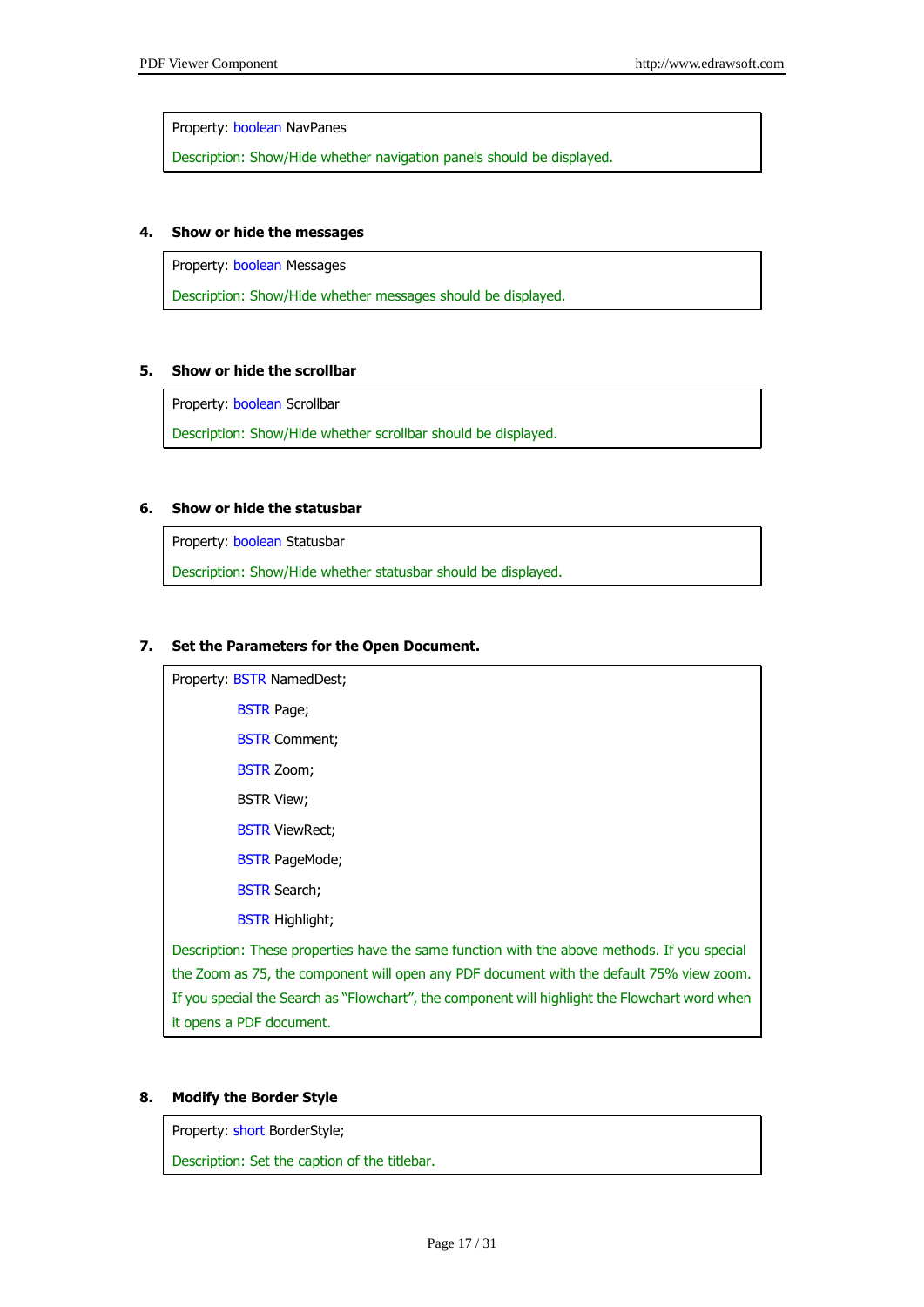The property allows the developer to modify the border style. It can be the follow value:

typedef enum BorderStyle

{ BorderNone  $= 0$ , BorderFlat, Border3D, Border3DThin } BorderStyle;

```
<object classid="clsid:053AFEBA-D968-435F-B557-19FF76372B1B" id="EDrawPDFViewer1" 
width="657" height="452">
     <param name="BorderStyle" value="2">
```
</object>

### **9. Set the Color Scheme**

```
Properties:
OLE_COLOR BorderColor;
OLE_COLOR BackColor;
OLE_COLOR ForeColor;
OLE_COLOR TitlebarColor;
OLE_COLOR TitlebarTextColor;
Description: Set the color scheme for the component.
<object classid="clsid:053AFEBA-D968-435F-B557-19FF76372B1B" id="EDrawPDFViewer1" 
width="657" height="452">
    <param name="BorderColor" value="-2147483632">
    <param name="BackColor" value="-2147483643">
    <param name="ForeColor" value="-2147483640">
    <param name="TitlebarColor" value="-2147483635">
     <param name="TitlebarTextColor" value="-2147483634">
```
</object>

### **10. Modify the TitlebarText**

Property: BSTR TitlebarText;

Description: Set the caption of the titlebar.

The property allows the developer to modify the caption in the titlebar.

```
<object classid="clsid: 44A8091F-8F01-43B7-8CF7-4BBA71E61E04" id="PDFViewer1" 
width="657" height="452">
     <param name=" TitlebarText " value="PDF Viewer Component">
</object>
```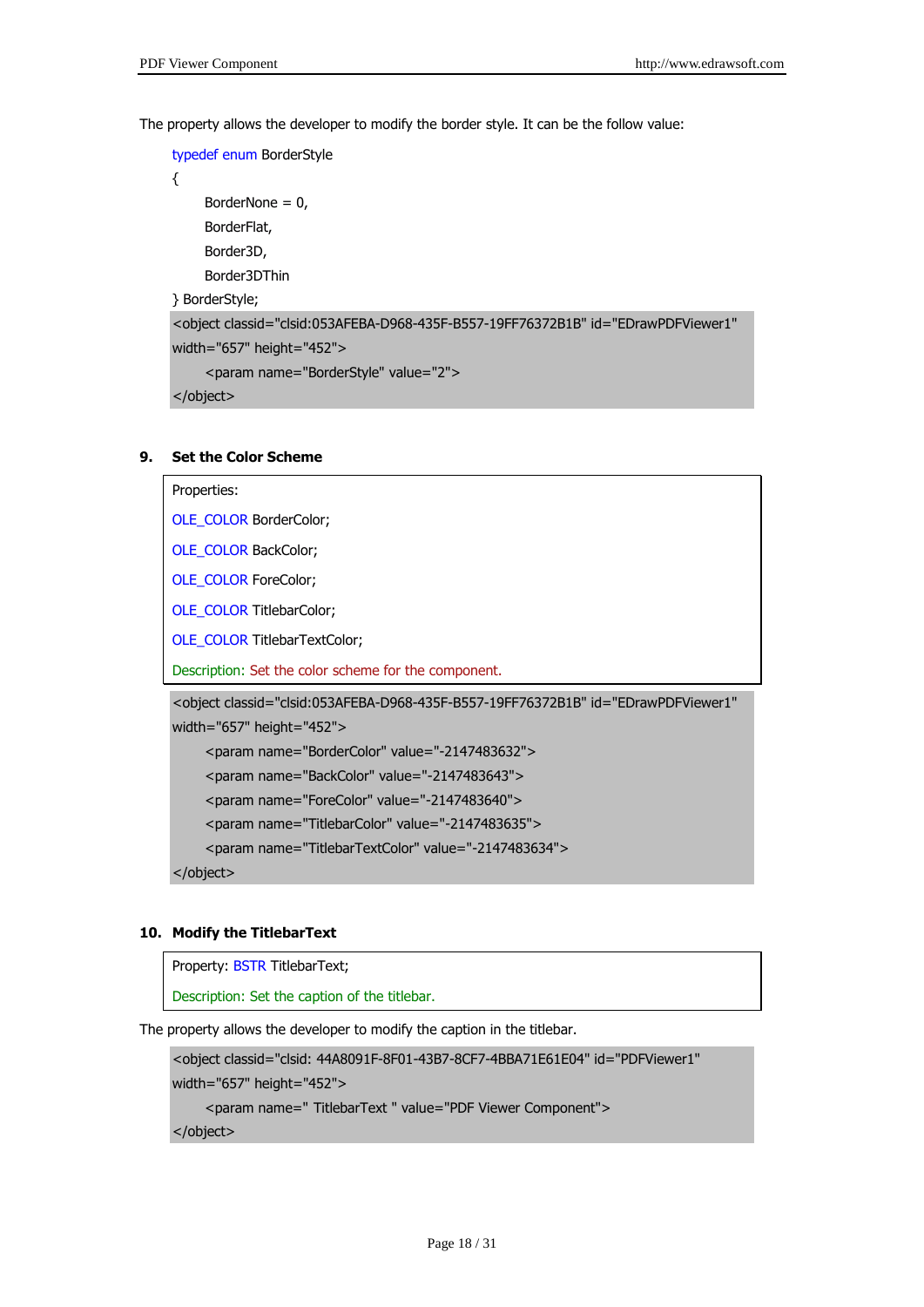### **11. Set the Color Scheme**

Property: BSTR LicenseName Description: Gets/Sets the license name.

### **12. License Key**

Property: BSTR LicenseKey Description: Gets/Sets the license key.

# **Events:**

### **1. Ready to Open Document Event**

Event: HRESULT NotifyCtrlReady(); Description: Ready to open document.

When the component finished the initialization the NotifyCtrlReady event is raised. The event allows you to open a new document after the component has released all the resources are ready to open a new document.

HTML + JScript

```
<html>
<script language=javascript id=clientEventHandlersJS> 
function NotifyCtrlReadyEvent ()
{
     PDFViewer1.Open "http://www.ocxt.com/demo/sample.pdf"
}
</script>
<body>
<object classid="clsid: 44A8091F-8F01-43B7-8CF7-4BBA71E61E04 " id="PDFViewer1" 
width="657" height="452">
     <param name="Toolbars" value="0">
</object>
</body>
<script language="JScript" for=PDFViewer1 event=" NotifyCtrlReady ()"> 
     NotifyCtrlReadyEvent ();
</script> 
</html>
```
### **2. Document Opened Event**

Event: void OnDocumentOpened([in] BSTR FileName); Description: Called when document is opened or new document added.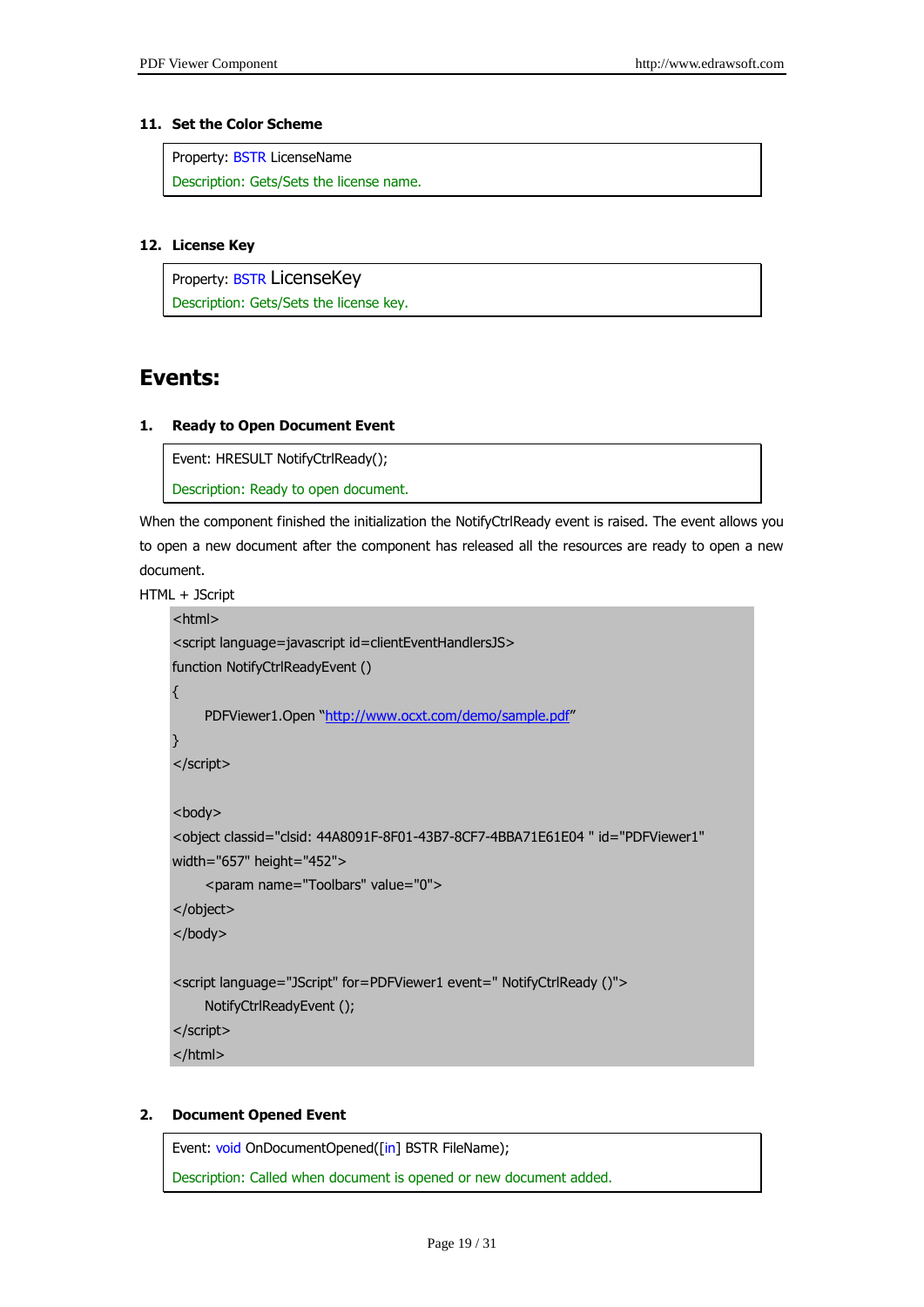Every time a user opened a file successfully, the OnDocumentOpened event is raised. The event allows you to override the default behavior for the control and supply your own custom actions and dialog boxes to do normal file operations.

```
HTML + JScript
```

```
<script language="JScript" for=PDFViewer1 event=" OnDocumentOpened(FileName)"> 
OnDocumentOpenedEvent(FileName);
</script> 
<script language=javascript> 
function OnDocumentOpenedEvent(FileName) 
{
    Alert("Respond the Document Opened Event.");
}
</script>
```
### **3. Document Close Event**

```
Event: void OnDocumentClosed();
Description: Called when document is closed.
```
Every time a user closed a file successfully, the OnDocumentClosed event is raised. The event allows you to override the default behavior for the control and supply your own custom actions and dialog boxes to do normal file operations.

HTML + JScript

```
<script language="JScript" for= PDFViewer1 event=" OnDocumentClosed()"> 
OnDocumentClosedEvent();
</script> 
<script language=javascript> 
function OnDocumentClosedEvent() 
{
     Alert("Respond the Document Close Event.");
}
</script>
```
#### **4. Before Document Closed Event**

```
Event: void BeforeDocumentClosed( [in,out] VARIANT* Cancel);
Description: Called before document is closed (may be canceled).
```
Every time before a user closed a document the OnActivationChange event is raised. The event allows you to override the default behavior for the control and supply your own custom actions and dialog boxes to do normal file operations.

HTML + JScript

```
<script language="JScript" for= PDFViewer1 event=" BeforeDocumentClosed (Cancel)"> 
OnBeforeDocumentClosedEvent(GoingActive);
</script>
```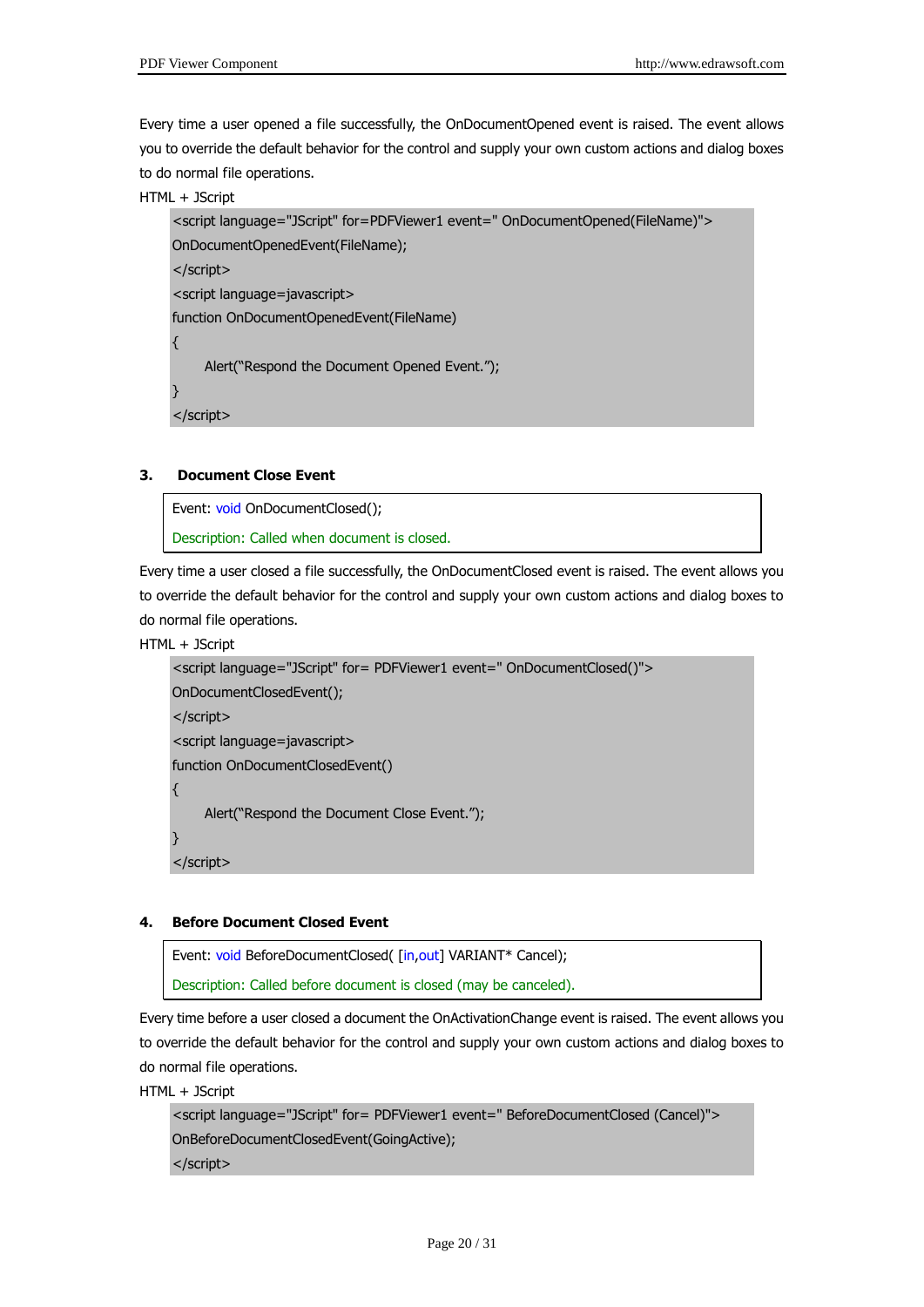<script language=javascript> function OnBeforeDocumentClosedEvent (GoingActive) { Alert("Respond the Before Document Closed Event."); } </script>

### **5. Before Document Saved Event**

Event: void BeforeDocumentSaved( [in, out] VARIANT\* Cancel); Description: Called before document is saved (may be canceled).

Every time a user opens a new document or closes a document the OnActivationChange event is raised. The event allows you to override the default behavior for the control and supply your own custom actions and dialog boxes to do normal file operations.

HTML + JScript

```
<script language="JScript" for= PDFViewer1 event=" BeforeDocumentSaved( Cancel)"> 
OnBeforeDocumentSavedEvent(GoingActive);
</script> 
<script language=javascript> 
function OnBeforeDocumentSavedEvent ( Cancel)
{
     Alert("Respond the Before Document Saved Event.");
}
</script>
```
### **6. Before Right Click the Window**

Event: HRESULT OnWindowBeforeRightClick();

Description: Called before right click the component. The event needs the DisableViewRightClickMenu method or DisableToolbarRightClickMenu method is called.

### **7. Before Double Click the Window**

Event: HRESULT OnWindowBeforeDoubleClick ();

Description: Called before double click the component.

### **8. Before Download File**

Event: HRESULT BeforeDownloadFile ();

Description: Called before downloading the file.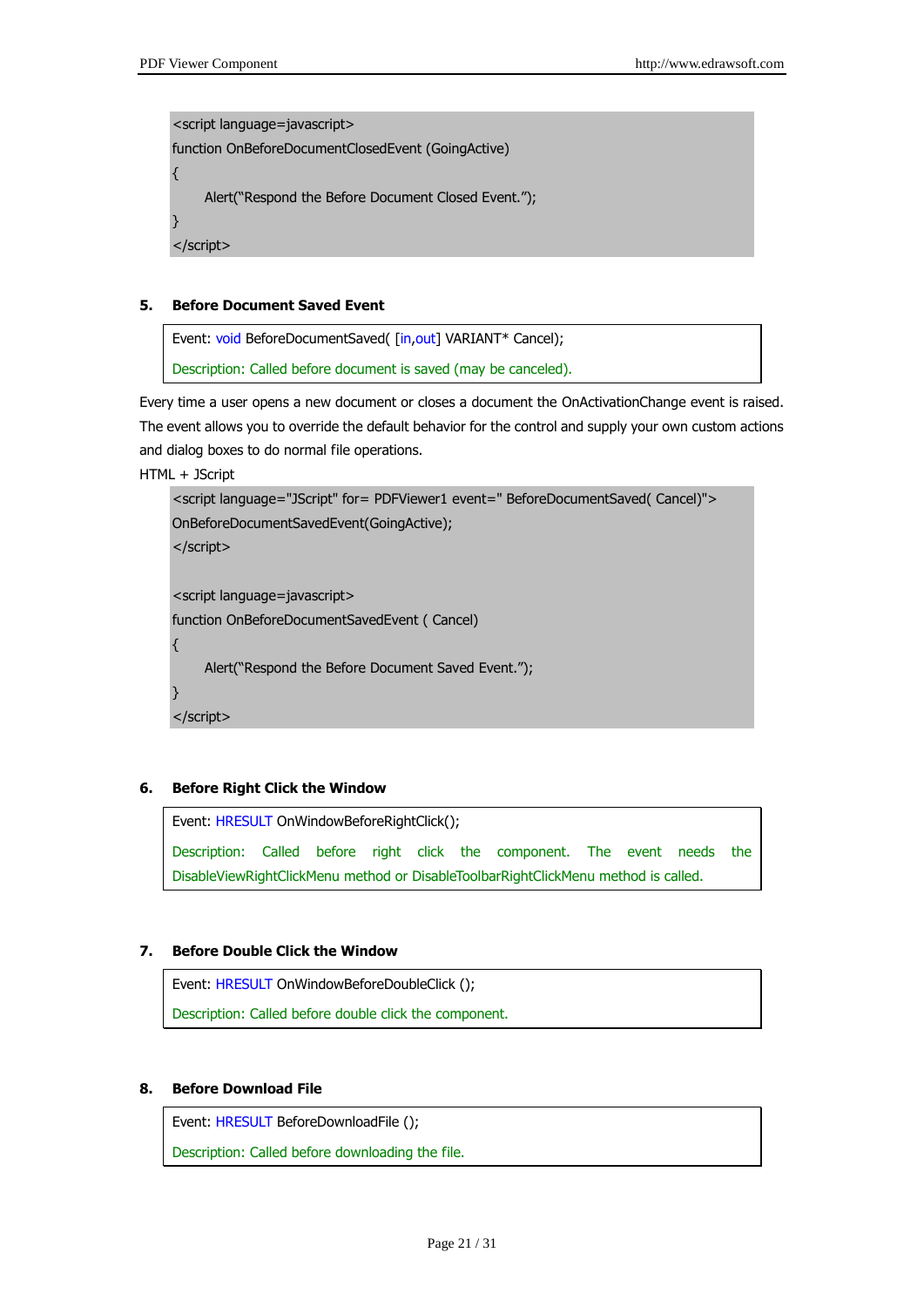### **9. Download File Completed**

Event: HRESULT DownloadFileComplete ();

Description: Called when the file was downloaded completely.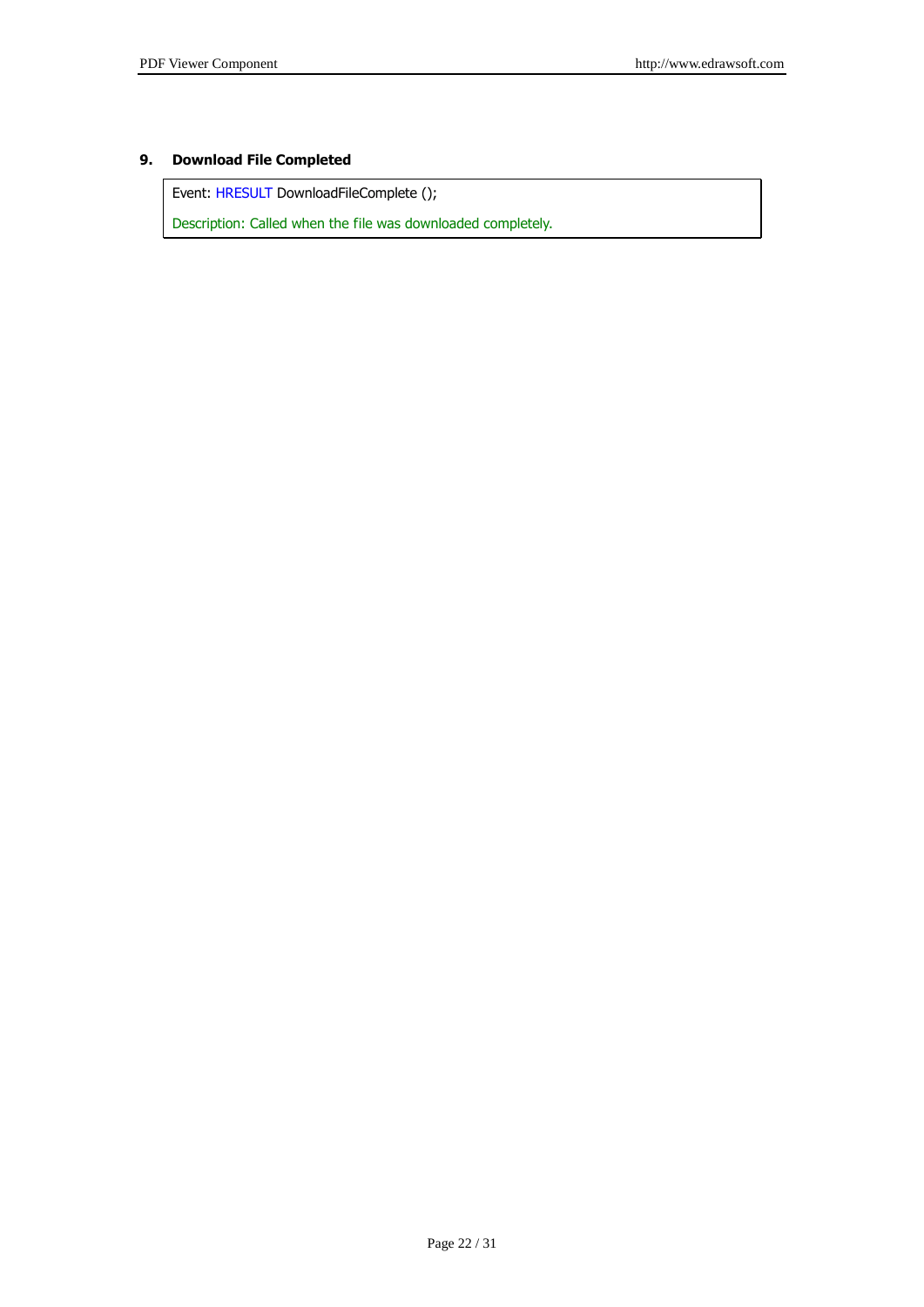# **System Requirements**

### **Hardware :**

### Minimum:

Pentium Based MMX processor 500 MHZ 256 MB of ram SVGA Graphics card 64 MB HardDisk Recommended:

Intel Celeron or AMD Duron 1 GHz and above 1 GB ram SVGA Graphics card with some acceleration (1024x768x16bitsColor)

### **Software :**

Minimum:

Windows 2000 with IE6 and above.

Recommended: IE 6/7/8 Windows 2000/XP/2003/Vista/Windows 7/8/8.1 Adobe PDF Reader 6/7/8/9/X/XI

For web application: The component need IE Protection Mode was Turn Off.

You can added your site at the IE trusted site list to turn off the IE protection mode automatically when the users visit your site with the component.

Please consider also your application's requirements.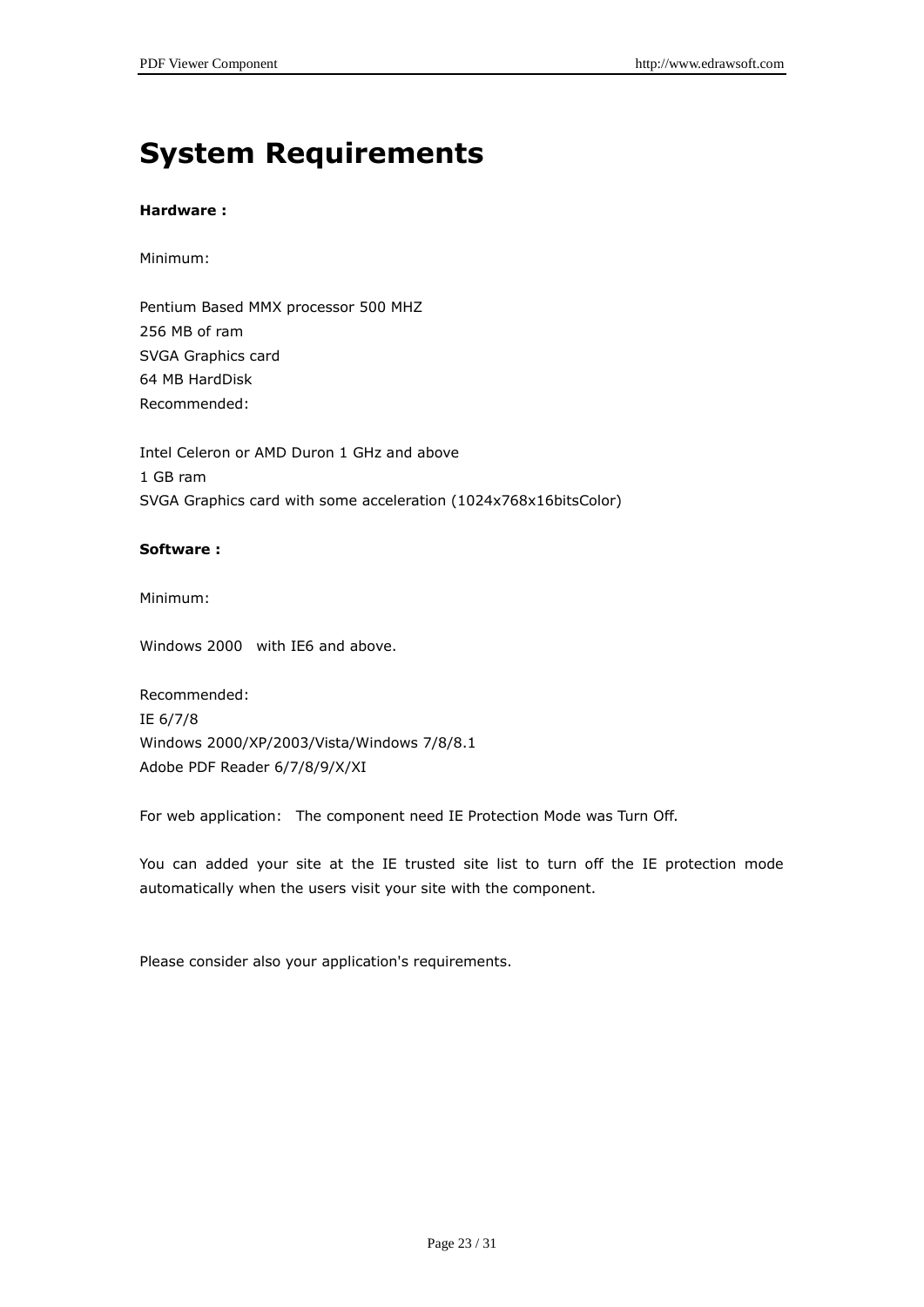# **Redistribute Files**

Here are the files needed for installing PDF Viewer Component.

### **DLL and OCX**

PDFViewer.ocx PDFViewerX.dll

Or you can use the cab file in the install folder for web application.

PDFViewer.cab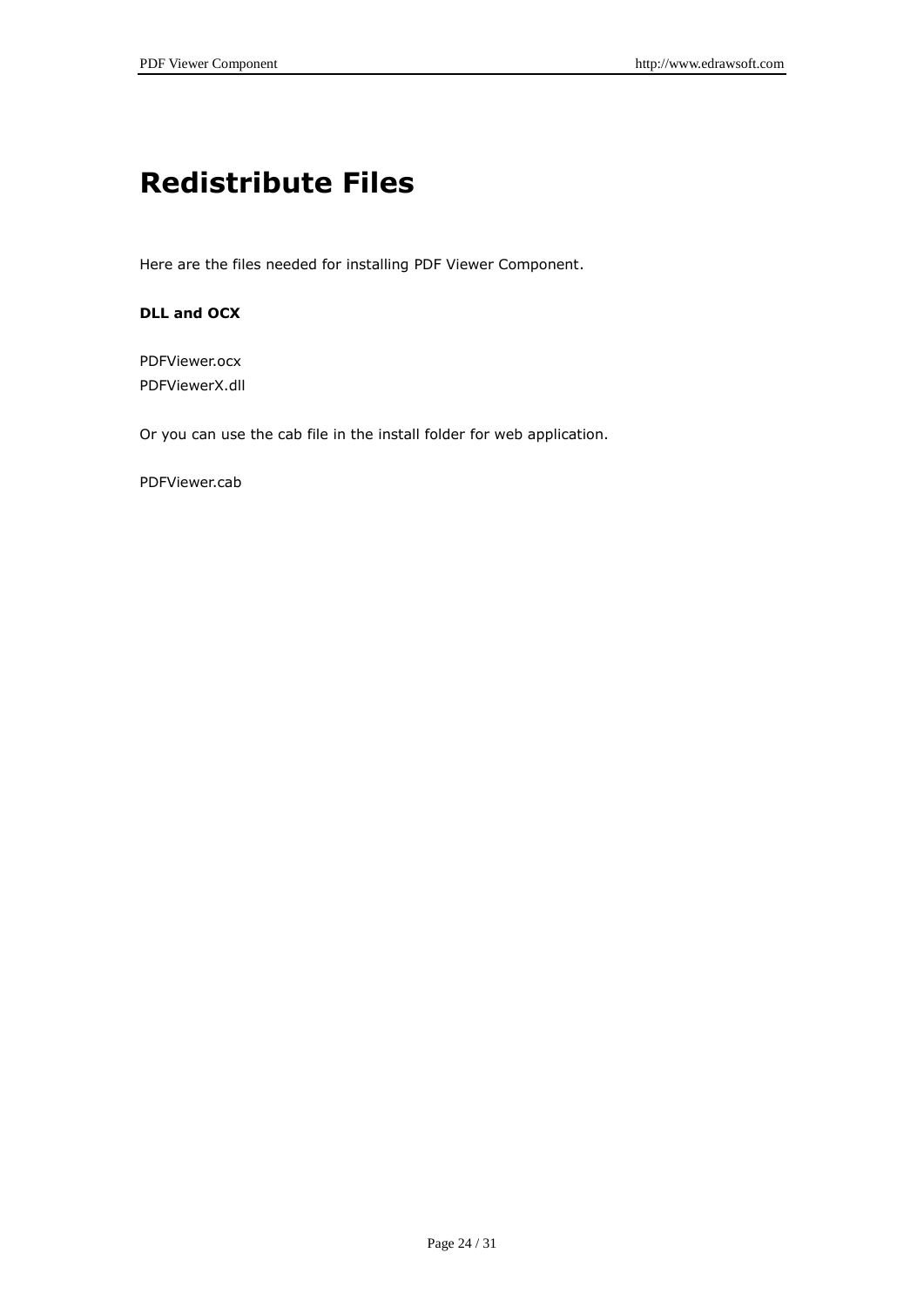# **Visual Basic Issue**

How to add PDF Viewer Component to your Visual Basic 6.0 project

- 1. From the Project Menu select Components…
- 2. Select control "PDF Viewer Component Module" in the controls table.
- 3. Click the OK Button.
- 4. The control will now appear in your toolbox.
- 5. Drag and drop the control on your form.
- 6. Right click the control then choose the View Code… item.
- 7. Add the Form Load event.

```
Private Sub Form_Load()
PDFViewer1.LicenseName = ""
PDFViewer1.LicenseKey = ""
End Sub
Add a button and fire the button click event.
Private Sub OpenDoc()
PDFViewer1.Open "d:\1.pdf"
End Sub
```
8. Run the project.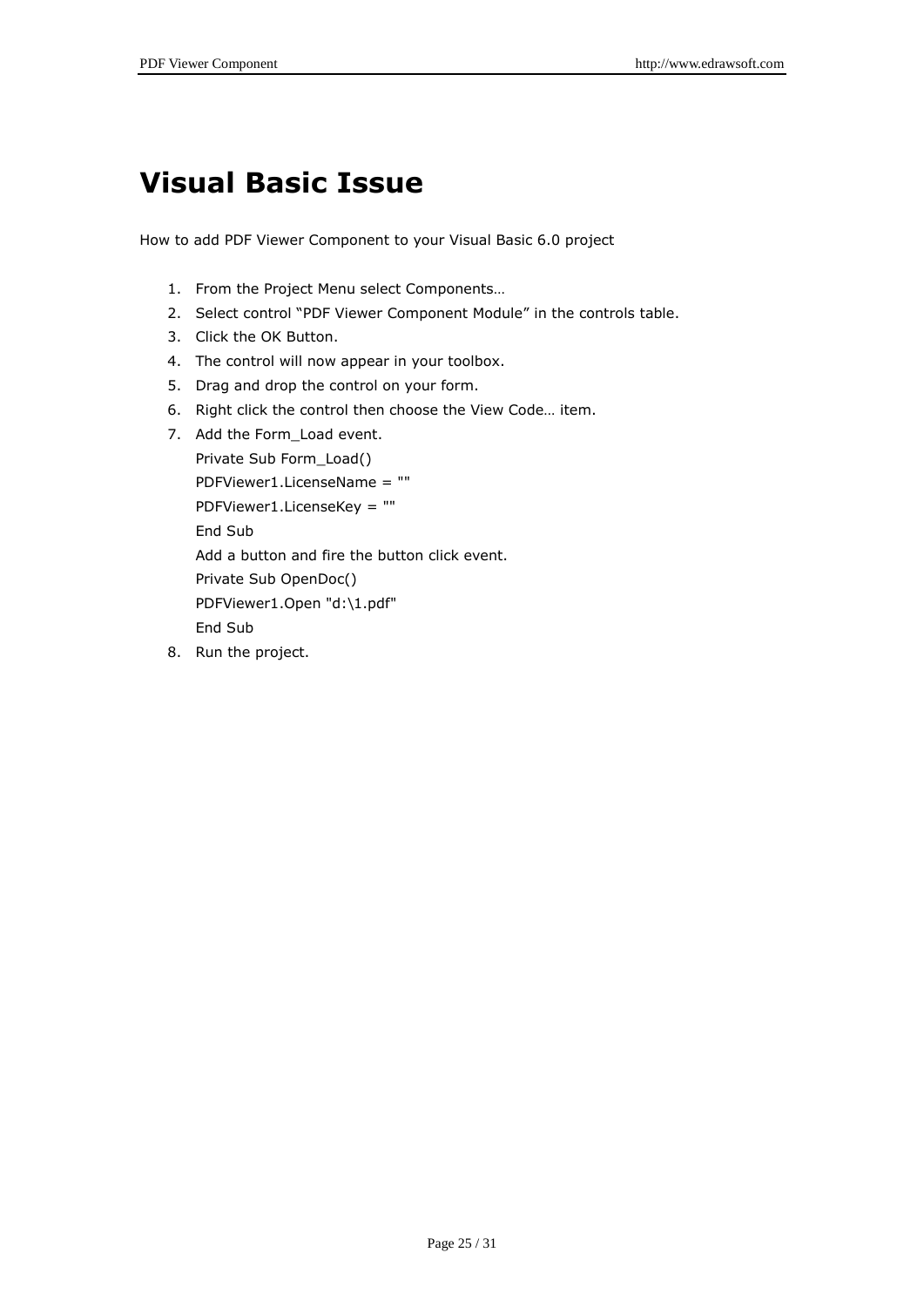# **Visual C++ Issues**

### **Adding the control to a simple dialog base Application**

- 1. Begin a new MFC AppWizard(exe) dialog base Application.
- 2. Open The Resources Dialogs.
- 3. Select the Main Dialog and right click on it.
- 4. From pop-up menu select "Insert ActiveX Control…".
- 5. Select PDF Viewer Component from the list.
- 6. Add a member variable to newly created control in the dialog class.
- 7. This will automatically generate new cpp and .h files which including the information of PDFViewer control.
- 8. Call the MFC ClassWizard to add the control event message

To resize the control according the form add a new Window Message Handler WM\_SIZE and add the following code in OnSize virtual function

if(!::IsWindow(m\_PDFViewer.m\_hWnd)) return;

m\_PDFViewer.MoveWindow(0,0,cx,cy);

See pdfviewer.exe c++ example

### **Upgrade a control in VC++**

You can easily upgrade a VC++ project witch is using a PDF Viewer control of a previous version:

- 1. Register the new version of control using the regsvr32 utility that is located in windows system directory.
- 2. From Project menu select Add to Project -> Components and Controls
- 3. From Components and Control Gallery dialog select the folder Registered ActiveX Controls
- 4. Find and select PDF Viewer Component and click OK to all next dialogs.
- 5. Rebuild the project.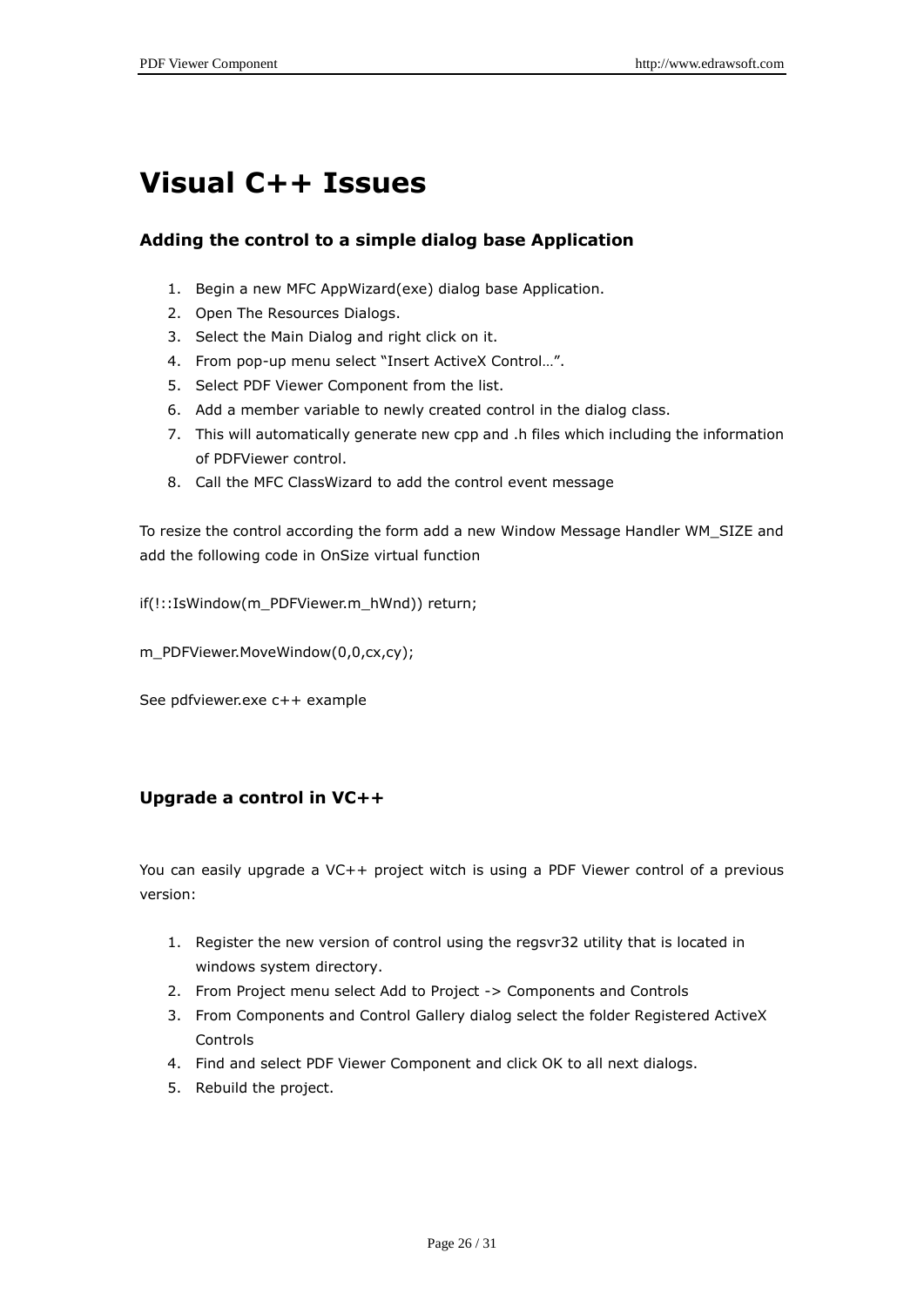# **Web Application Issue**

# **Use the pdfviewer.cab file**

The component can be used for web application. You can embed it at the html Object tag.

```
<object classid="clsid:44A8091F-8F01-43B7-8CF7-4BBA71E61E04" 
id="PDFViewer" width="100%" height="100%" 
codebase="http://www.yoursite.com/download/pdfviewer.cab#5,0,0,412">
</object>
```
Note: You should put the officeviewer.cab file in your own site and change the codebase url when you distribute the component.

You can view the html samples in the install folder\samples\html folder.

The PDFViewer.cab file is available in the intall folder. You can create your own cab file.

# **Why do I fail to download the ActiveX control on the client**

### **machine**

The failure of loading ActiveX control has the following possible causes:

1. The security settings of IE on the client machine are incorrect.

Please verify the following security settings of IE to "Prompt" or "Enabled":

- a) Download signed ActiveX controls
- b) Run ActiveX Controls and plug-ins
- c) Script ActiveX controls marked safe for scripting

The dialog box of the security setting can be launched from menu Tools>Internet Options. Then select the security tab.

# **How to add Edraw Component to your ASP.NET project**

- 1. Open Visual Studio.
- 2. Create a new ASP.NET project.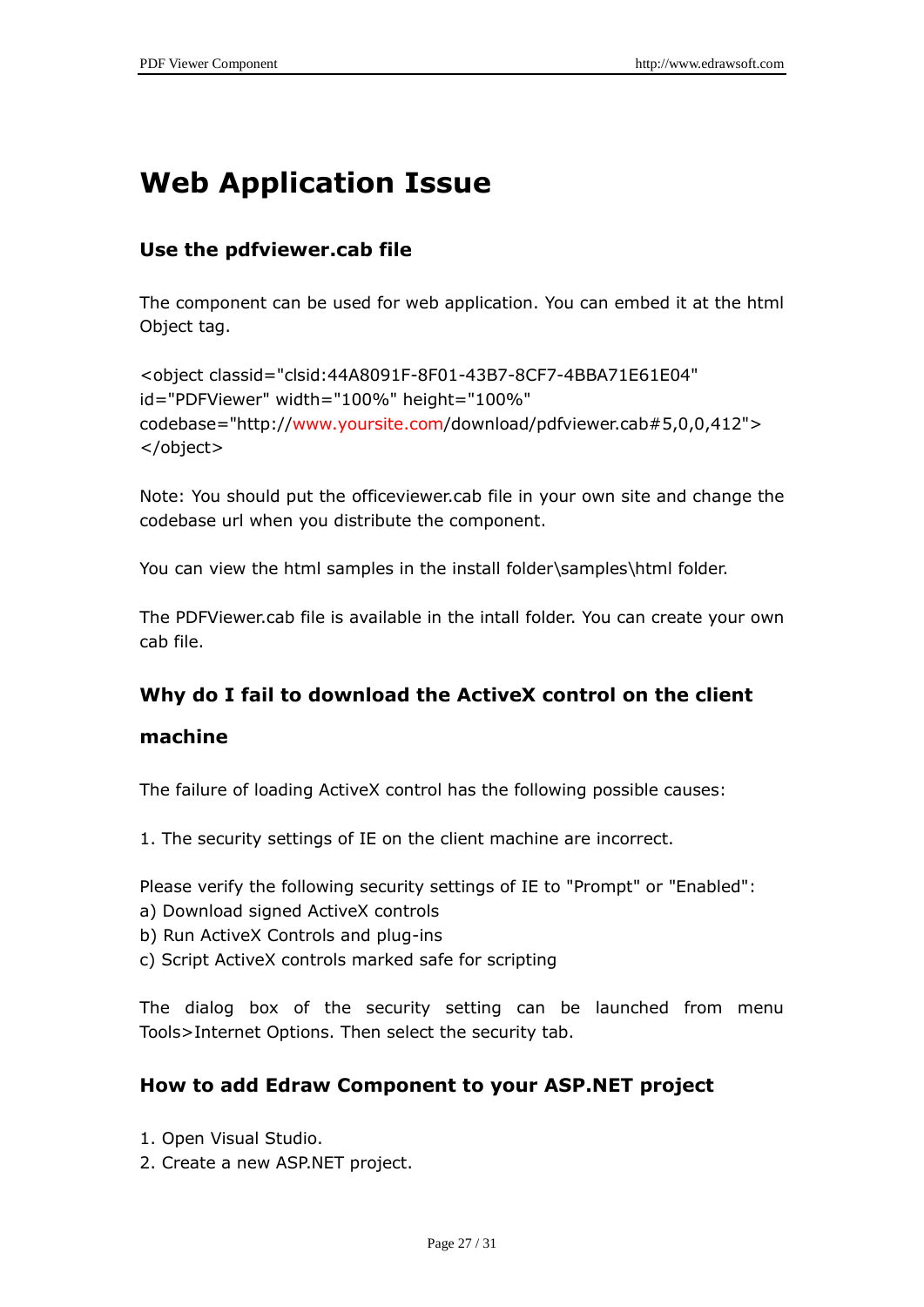3. Don not attempt to add the PDF Viewer Component to the Toolbox. It is a client component. You can add it as the HTML Object.

4. Copy all files at the ASP\_c#\ to the new project folder. ( UploadAction.aspx UploadAction.aspx.cs Default.aspx.cs Default.aspx Tester.doc )

- 5. Then add exist items...
- 6. Modify the Server Port in the Default.aspx.
- 6. Run.

# **About the IE Protection Mode**

The component can't run at the IE protection mode. So the client needs add the site in IE trusted site list. The component will pop up the reminder dialog if it run at the IE protection mode.

## **How to Delete the IE CAB Download**

For IE7 or IE8

1. Open a new Internet Explore.

2. Go to Internet Explorer, and click the "Tools" button in the left of browser, and then click Manage Add-ons.

3. Click Toolbars and Extensions.

4. Double Click the add-on you want to delete. In the pop up message box, you can click the Delete button in the bottom.

For IE6

IE Toolbar > Options > General > Setting > View Object... Then delete the PDF Viewer Component.

## **Firefox Support**

Microsoft created Active X for the Internet Explorer browser to properly play various types of media. Although the tool was designed specifically for Internet Explorer, when using Firefox, you will sometimes come across a website instructing you to install Active X to view media properly. For that reason, Mozilla has created a plug-in that will allow Active X to be enabled in Firefox. Instructions

- 1. Determine what version of Firefox you are using by clicking on "Help" from the Firefox menu bar. Click "About Firefox" to see the version number listed underneath the Firefox logo.
- 2. Visit the Firefox Mozilla website to locate the [Esker Active X Plug-In](http://www.esker.com/fm/others/DL_ActiveX/) (see Resources).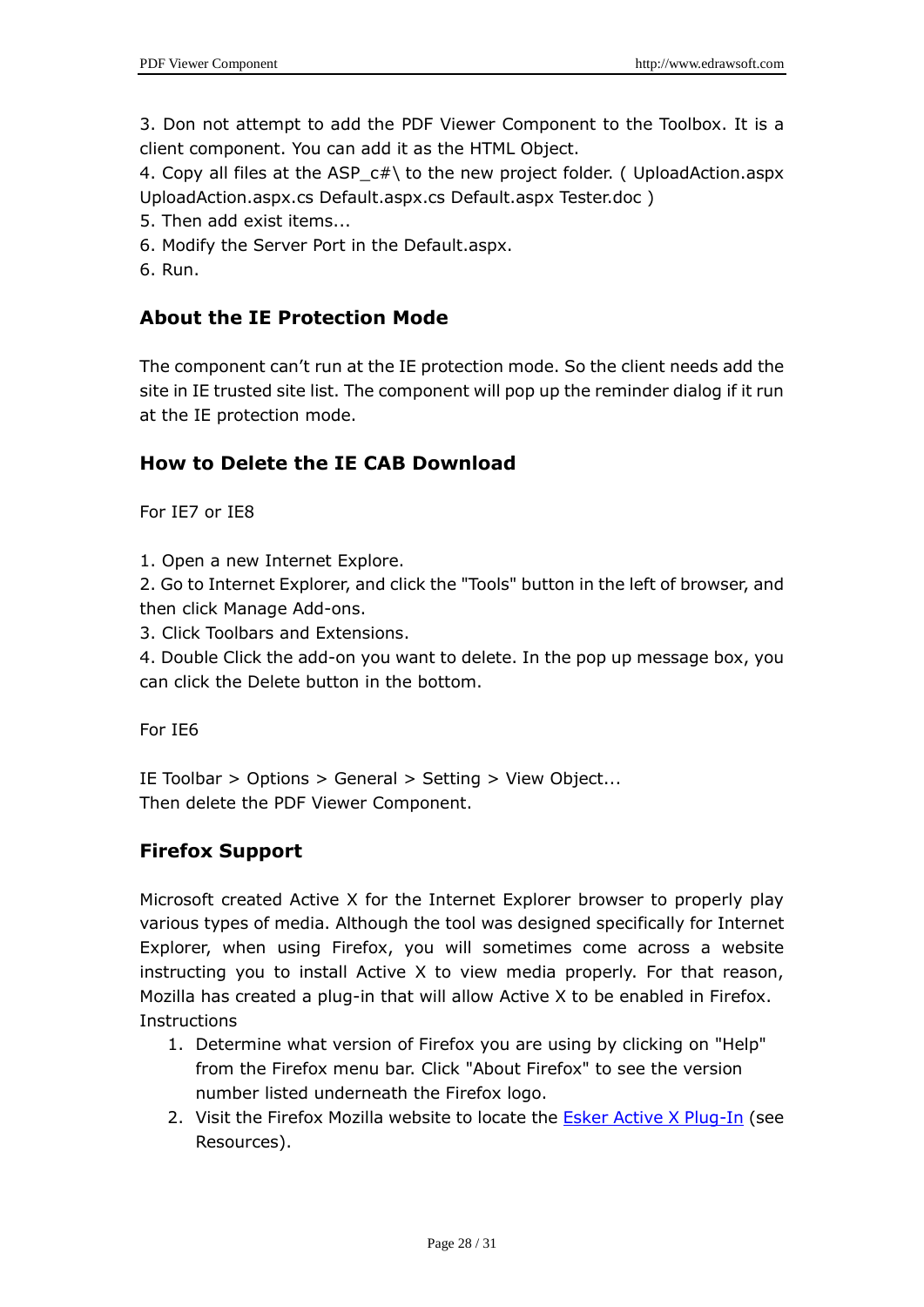- 3. Read to see which version of the plug-in is compatible with the version of Firefox you are running. If there is more than one version of Active X for your Firefox version, always download the latest Active X version since it will reflect updates.
- 4. Ensure that the box is checked to install the "Experimental Add-On." Click "Add to Firefox."
- 5. Accept the license agreement by clicking on the "Accept and Install" button. Once the automatic installation completes, Active X will be activated automatically for Firefox. If for some reason it does not auto-activate, click on "Tools" and "Add-Ons" from the Firefox menu. Click the "Plug-Ins" tab and click "Enable."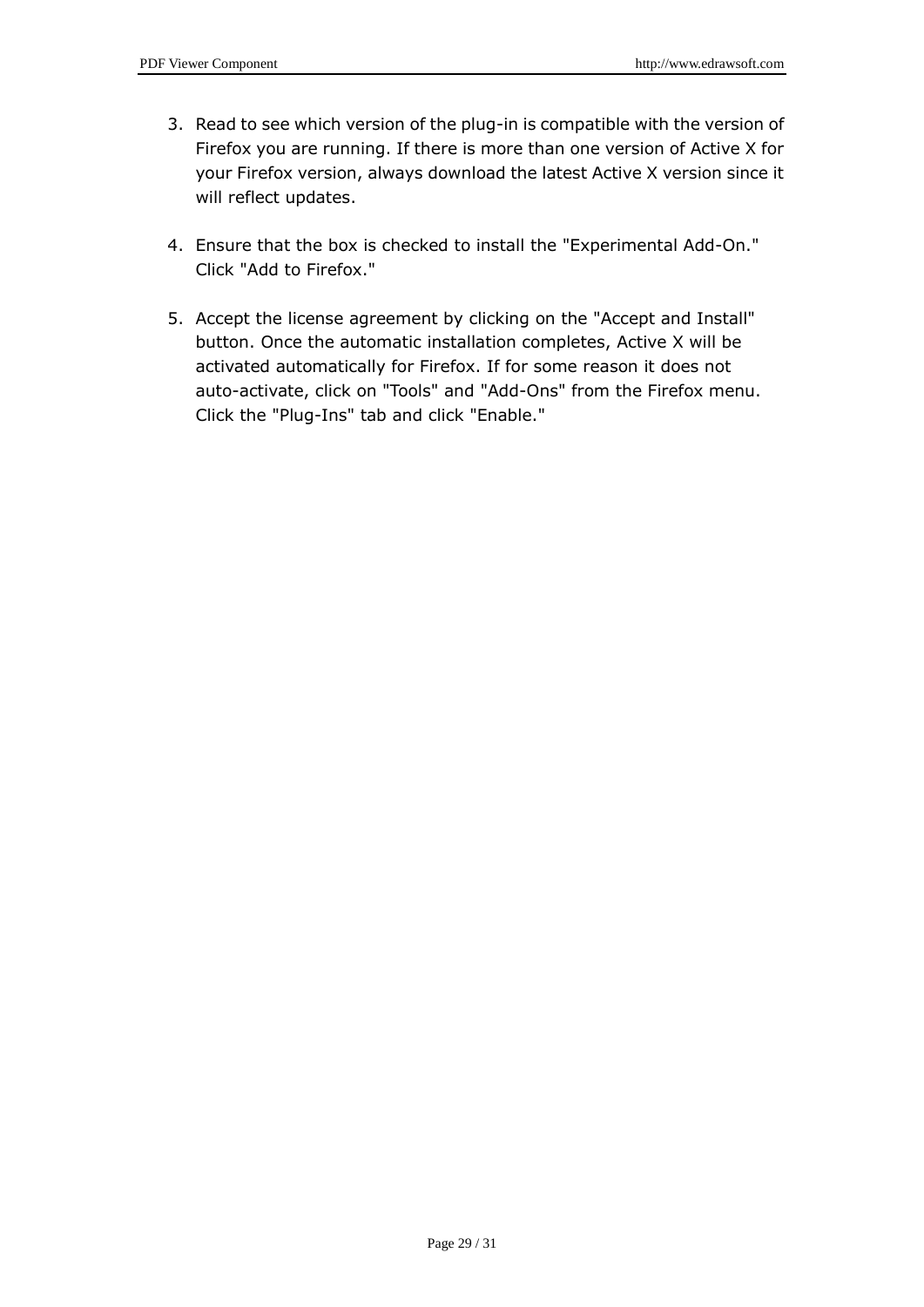# **Convert to Full Version**

The trial version has 60 day limiation.

After you put the order, you will get the full version download link and the license key.

Step:

- 1. Firstly you need uninstall the trial version from your computer. Make sure the pdfviewer.ocx file has been removed from your computer completed.
- 2. Install the full version. In the install folder, you can find all files to redistribute.
- 3. For VC, VB, C# destop application, you can set LicenseName and LicenseKey property directly in the Property panel.

```
4. For Web Application, you need set the two properies in the NotifyCtrlReady event.
   <script language="javascript">
   function PDFViewer_NotifyCtrlReady()
   {
   document.PDFViewer.LicenseName = "your license name";
   document.PDFViewer.LicenseKey = "your license code";
   }
   </script>
   <SCRIPT LANGUAGE=javascript FOR=PDFViewer EVENT=NotifyCtrlReady>
   <!--PDFViewer_NotifyCtrlReady();
   //-->
   </SCRIPT>
   <object classid="clsid: 44A8091F-8F01-43B7-8CF7-4BBA71E61E04" 
   id="PDFViewer" width="100%" height="100%" 
   codebase="http://www.yoursite.com/download/pdfviewer.cab#3,2,0,380">
   </object>
```
5. At last you can call the PDFViewer.AboutBox method to verify the license. The trial version will show "30 day trial license for evaluation". But the full license version will show your license name.

Online Store:<http://www.edrawsoft.com/pdfviewer.php>

License Agreement:<http://www.edrawsoft.com/componentagreement.php>

Support Email: [support@ocxt.com](mailto:support@ocxt.com)